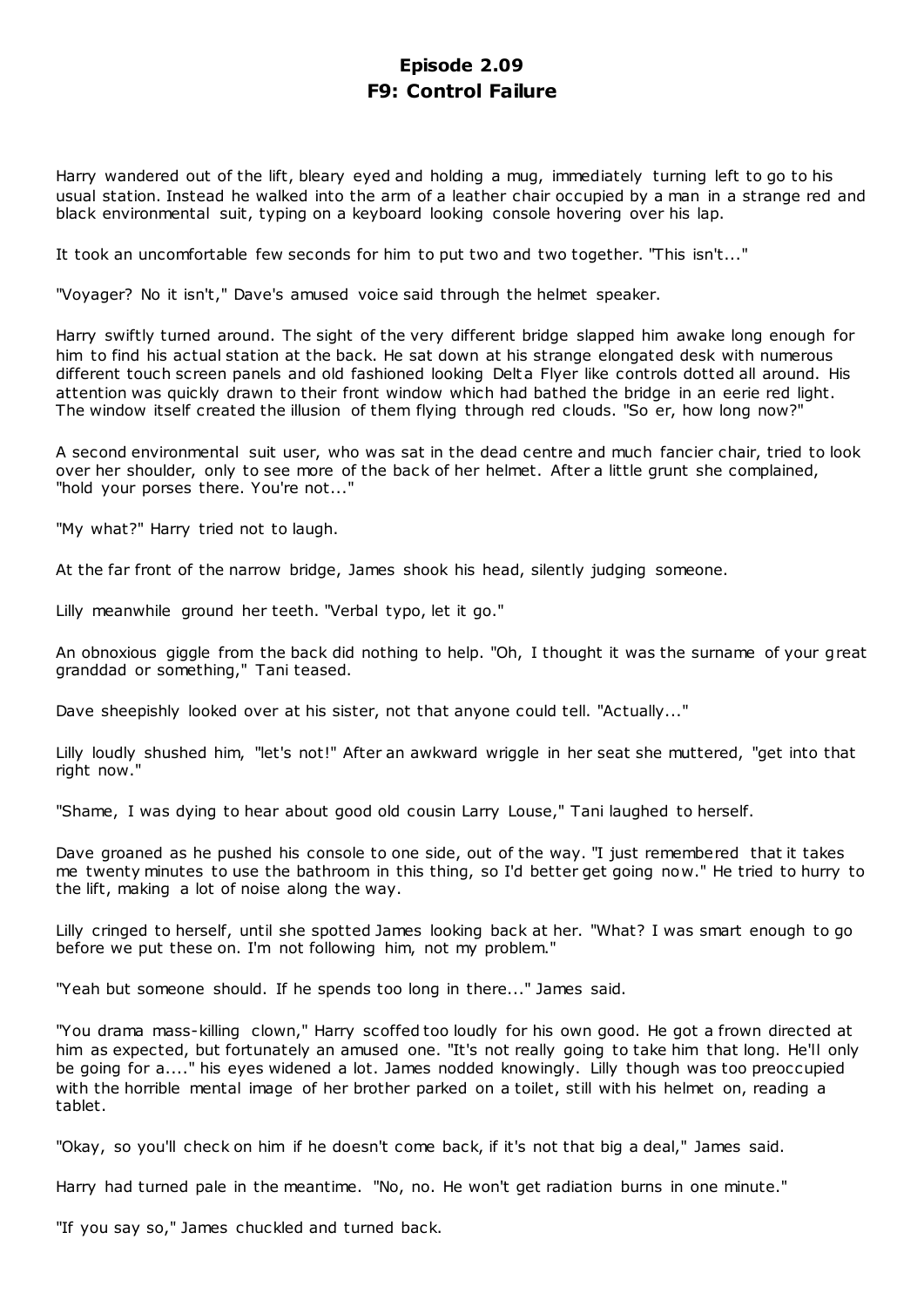Harry tugged on his recently cold sweat drenched collar. "Suddenly I don't feel so hot. Are you sure it's safe for us to be in here without one of those?" He pointed towards Lilly and her suit.

"Tch, you're fine as long as you're an ex Borg," Lilly replied with little care. "Stop being a big baby."

"Yeah but..." Harry pretty much squeaked in response, "barely."

Meanwhile on Voyager's bridge, their own viewscreen showed a similar red cloud a fair distance away from them. Kathryn drummed her fingers impatiently, while Chakotay watched her with a smirk.

"Well? How long are you going to sulk about it?" he asked.

Kathryn side eyed him dangerously. Chakotay laughed it off.

"I mean it's obvious," Danny was saying, "Harry's gonna crack first. One yawn and he'll think his lungs are melting."

Tom fake laughed in her direction, "oh yeah? Are you forgetting that this retrieval team has someone who thought losing her hair was the absolute worst part about being turned into a Borg drone."

"No," Danny replied smugly. "They'll be okay in there, so there's nothing to set her off. Harry on the other hand is a paranoid little mummy's boy."

The only warning the bridge got was a barely second long growl from the command chairs. "It's just our luck isn't it. Oh it's a big universe, isn't it? Is it?" Kathryn rambled, gesturing wildly. "One little ship, one giant never ending quadrant, and we happen to run into the second Borg-proof gigantic nebula within a few years. I swear, if we're going around in circles, I'm going to..."

"Captain," Chakotay tried to calm her down, "Kathryn. Think about it this way. At least we don't have to rely on only Annika to help crew the Liger's ship."

"You're right," Kathryn sighed and smiled. "Somebody tell her and record the results. There's sod all to do while we wait for the Umbrella Z5 to pick up its grandma."

Tom tried his best not to laugh, it was useless though. "I dunno, that's better than its real name."

Kathryn looked a little lost for a few seconds, she turned to Chakotay. "What is that blasted fleet called again? The last time I called the three ships that rendezvoused with us *Liger, Bion and Tear, oh my,* the stupid kids didn't get it."

"Dellia," Chakotay said, fully expecting what was coming next.

"Dell..." Kathryn said seriously. She rolled her eyes and stomped off to her Ready Room. "I hope whoever let their five year old niece name the military fleet after her cute doll got fired out of the torpedo tubes for that..." unfortunately she was cut off by the door closing behind her.

Tom snorted into the laughter he was holding back. "Okay Chakotay, good one. Now, what did they really call their ships?"

Chakotay kept a straight face, and he wasn't sure how he managed. "That is their real name. Dellia Fleet." Tom was stunned into silence. "Dave said that there was a petition to change the previous name because it was too cutesy."

"What?" Tom and Danny both laughed until they couldn't breathe. Chakotay smiled and shrugged it all off.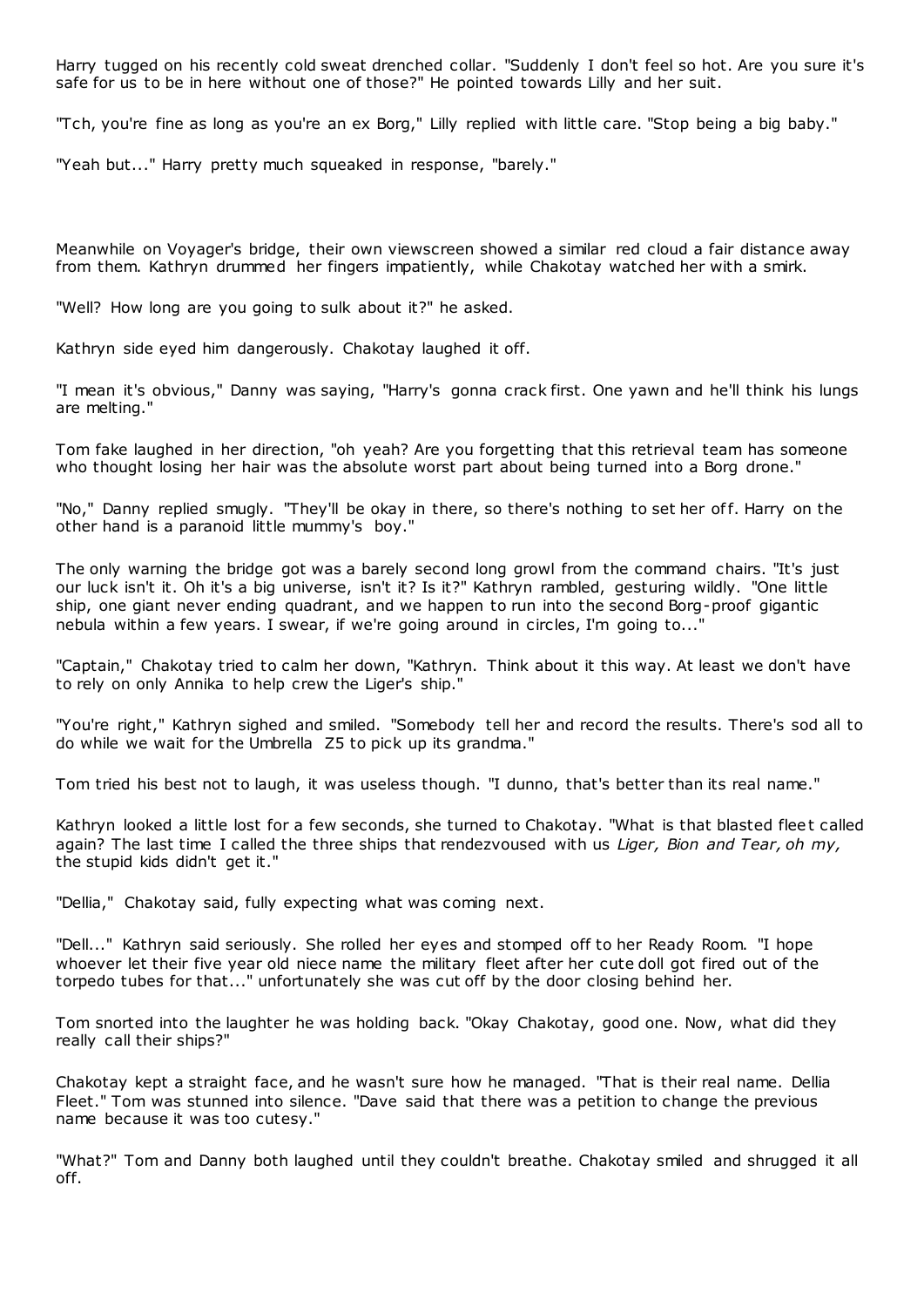# **The Z5:**

The Doctor clicked his tongue over and over, saying nothing. His patient lying before him inside a glass chamber was getting more anxious with every tut.

"I'm sorry," the Doctor finally said after ten minutes, "but there's nothing I can do."

"But..." Harry protested until the chamber opened, making him panic further. He tried to grab the parting glass and pull it back around him. "No, no. I'm not like Morgan or James or Jessie. I wasn't a Borg, just a few nanoprobes here and there."

"Lieutenant," the Doctor tried to intervene.

"If it's not radiation poisoning, then what is the spot on my face?" Harry stammered.

The Doctor chuckled, leaning forward to pick a red gooey lump from his cheek with no effort at all. He showed him it afterwards, "its chilli, that's why it burns."

Harry furiously blushed. "Well, I... they said to report anything weird during this trip!" he snapped defensively before running out the door, barely brushing by Morgan on her way in.

"Ah Morgan. I trust the nebula isn't causing you any ill effects?" the Doctor said with a smile.

"No," Morgan replied slowly, raising an eyebrow. "I was looking for Tani, and these dumb Liger computers don't know who is who."

The Doctor chuckled. "What happened to your *cheat sheet*?" He got an eye roll as a response. "It's very much like our system, but their communications and identification devices are more primitive." He gestured to a small folded device on the nearby console.

"Yeah, yeah. Have you seen her? She's meant to be annoying Jessie and I in Engineering," Morgan said in a dreary tone.

"So you're looking for her, because?" the Doctor questioned.

Morgan's eyes drifted to one annoyed side. "It's my dinner time she's skiving through. We're not supposed to leave anyone non Liger alone in case they get stuck with their dumbed down keyboards and knobs." The Doctor's smirk rattled her even further. "Shut up, I know!"

"Might I suggest I find her and you return to Engineering," the Doctor said a little too eagerly.

"No," Morgan groaned, confused at his tone. "I have a feeling I know where she went."

Lilly wriggled in her seat, determined to fit comfortably into it. Everytime she tried to lean back she got stuck halfway. Instead she decided to get up and wander around the Z5 bridge. Her first destination was the helm.

"Getting the hang of it?" she asked while inspecting the c onsole.

James glanced briefly over his shoulder toward her. "Kinda, it's a bit like the Flyer's controls." Typically as soon as she walked away, satisfied, he noticed a green light flickering on his right. Instead of calling her back right away, he checked what Harry nicknamed *the Dummy's Guide to Running Liger Ships* he had lying nearby. Nothing there mentioned a green light at all, he started worry.

Harry noticed during Lilly's approach and allowed a quiet snigger to himself, which she heard and stared in judgement at him for. "It's nothing, I lost a bet to Tom." Her brow furrowed further. "For the love of god, don't tell him. I don't want to be his next victim."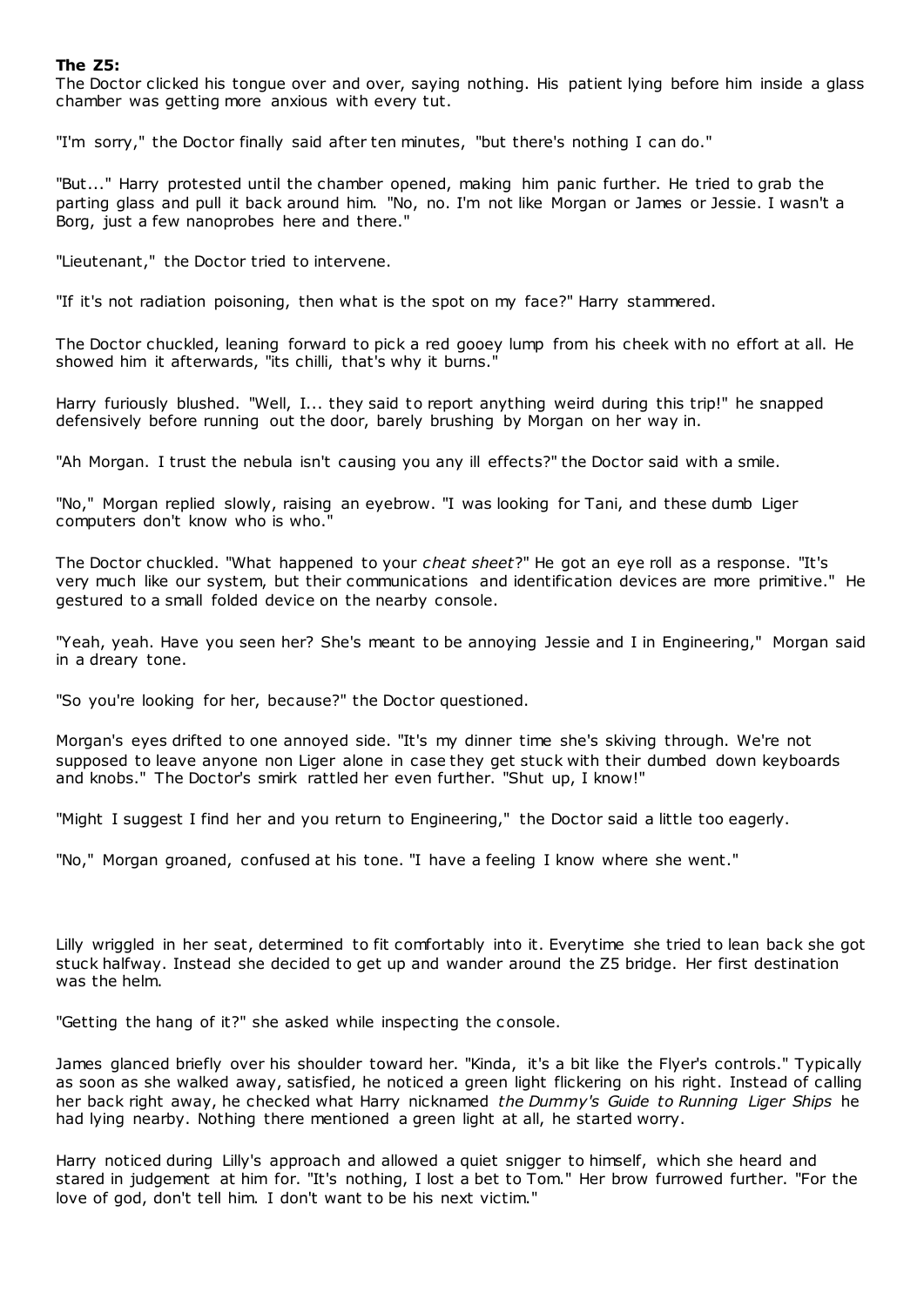Lilly groaned, "so is this why Janeway told me to pretend you're the team leader? Gotcha. Turn it off." Harry looked on in quiet for the moment dismay. He did as he was told, mumbling incoherently.

Meanwhile Tani casually walked over to the helm. "Hey um," she said a little nervously. James visibly tensed, she figured it was due to the PADD he was studying. "Oh yeah, this Liger tech's pretty basic ... for me cos of living on a Borg ship and all. Maybe I can help."

"I'm fine," James said in more ways than one, since the green light had gone off. He checked the course map underneath it, hoping they were even the slightest bit off course so he could do something. It wasn't so he looked back at the PADD to pretend to read it.

Tani tried to take it from him with no success, making her pout. "Honestly, it's easier to learn from doing or watching. I'll show you." She leaned over the console, intentionally getting into his personal space.

James shifted his chair to the right. He found out in that instant that it was bolted down to the floor before he did. The ripping metal noise caught Lilly and Harry's attention.

"No, it's fine. I got it," James said, annoyed and a little embarrassed.

Tani giggled, not getting the hint whatsoever. She moved in closer. "Yeah you do," she purred, grabbing his chin in a vice like grip. Before he could move again, she leaned in to press her lips against his.

Lilly and Harry froze, both unsure what to do. "Um, are they?" she asked. Harry laughed nervously and mouthed no.

That was the moment Morgan arrived on the bridge. Her fists clenched at the sight of her former best friend pushing her current one into his chair, she assumed to stop him from escaping, his eyes wide and clearly trying to pull back.

Morgan growled and stomped over. She grabbed her by the back of her collar. With little care as to how much power she put into it, she tossed Tani onto the floor. James meanwhile clambered out of his chair as if she were still there.

"Ow, Morgan!" Tani screeched up at her. Morgan stepped to her left to stand between the two. "What's the matter with you?"

"Me? I'm sticking up for a friend," Morgan spat back.

Tani pushed herself up back to her feet, furiously eyeing her. "You interrupted us." Morgan scoffed loudly in disgust. "Oh very mature Morgan. Attacking me cos you don't have the stones to make a move yourself."

Morgan's eyes widened further, mimicking her mother's killer stare. "Don't think you're anything like me, I'm not a big creep like you. Get out of here before I smash your face inside out."

Tani for a moment looked on in dismay, a frog in her throat. She tried her best to look mad instead on her way out of the bridge.

"Thanks Morgan, I owe you one," James said.

"Yeah, you do, pay up," Morgan said and she held out her hand. The almost blank and yet still wigged out expression she got in return wiped any humour from her face. "I'm joking. It's okay, you're my friend. You would've done the same thing."

James glanced to one side towards the helm and back again, then gingerly lowered himself back into the chair.

Lilly approached them but kept a good feet between her and him. "Is everything okay?"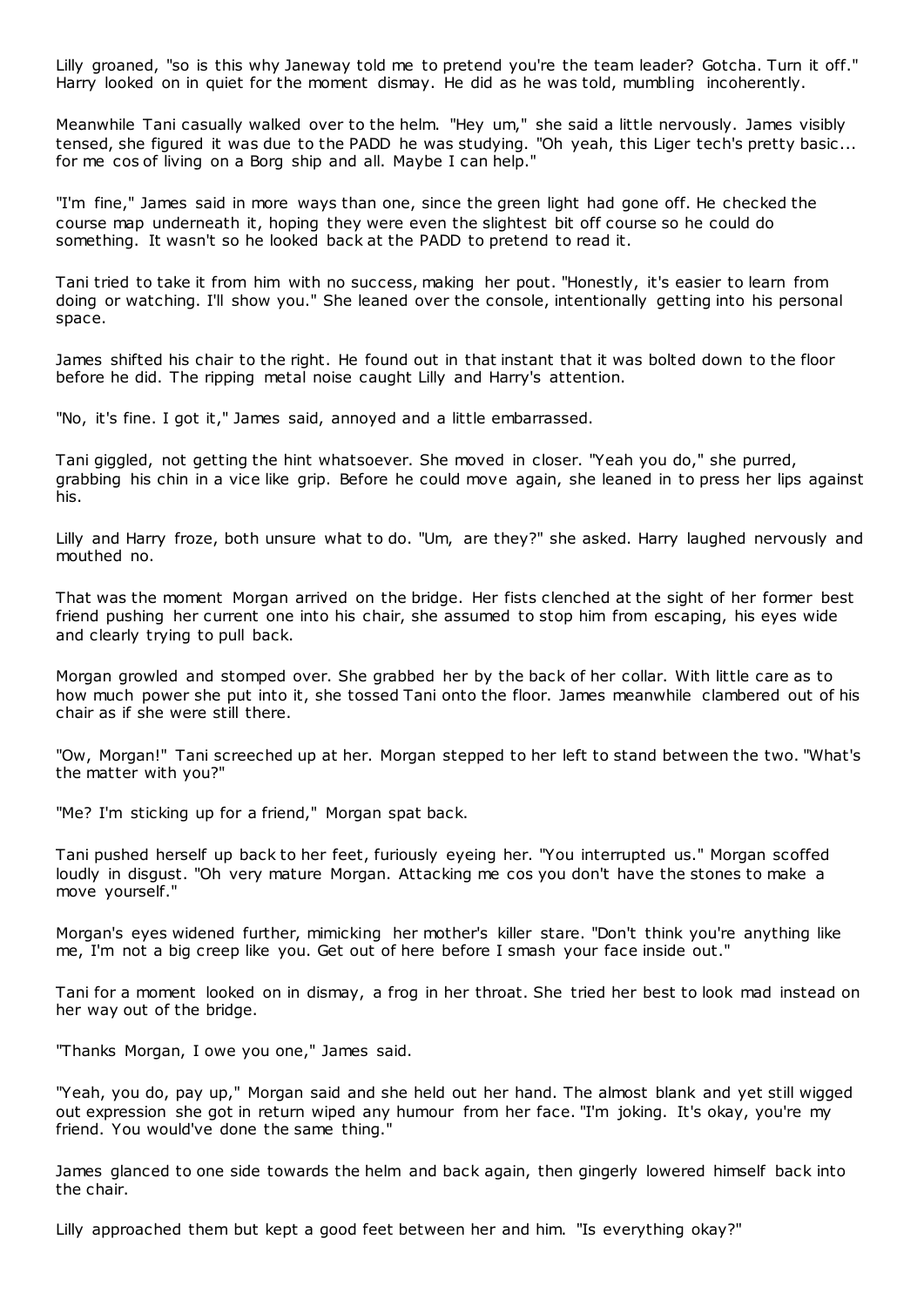"Yeah yeah, fine," James mumbled as he got back to focusing on the helm.

"Uh..." Lilly hesitated, sharing a glance with Morgan sighing guiltily. Before Lilly could say anything to her she walked off. "You can take five, or maybe ten. Okay?"

James frowned and looked up at her, "sorry?"

"I'll watch the controls. You get a drink, have a break. Anything," Lilly said, smiling weakly.

James quietly looked back down at helm, shaking his head. "That's okay. This is fine."

Lilly's face fell. "Okay but if you change your mind," she said, then walked back towards her seat. Harry's bemused expression behind it ruffled her feathers. "What?"

"Nothing, just thinking of requesting a transfer to this ship," Harry said. Lilly laughed as she sat back down in her narrow chair.

Tani swaggered into the Engine Room, almost giddy at the sight of an oblivious Jessie half monitoring a console and drinking a small carton through a straw.

"It's about time," Jessie muttered like she didn't mean it in between sips.

"I know," Tani said, almost smug. Jessie finished her drink and started ignoring the girl, hoping she'd go to the *oppositest* side of the room. It only spurred her on though. "Soo, your little game sorta backfired. Hmm. Too bad, too late, too old."

She knew it would, but it still tickled her to see Jessie look up at her with a steely expression. "Yes, this act is a little old. Bother off."

"Oh," Tani giggled. "You're not up for a little kiss and tell?"

"Thanks but desperate and annoying kids aren't my type," Jessie muttered.

Tani laughed as if she didn't get it. "I know what is, and aaw too bad, he's mine now."

Jessie rolled her eyes and turned her chair away from her.

"No argument? I guess it's for the best. Just don't say I didn't warn you," Tani teased as she leaned on the edge of her console.

"Warn me? You never talk about anything else," Jessie couldn't help but laugh. "That's pretty sad, but you'll grow up someday, don't worry."

The insult slapped Tani in the face. "You take him for granted. Not like me, I..." she stammered. Jessie had enough and decided to go to the furthest away station herself. Tani ground her teeth as she followed. "You know what, I was gonna be gracious about it but now..."

Jessie laughed in disbelief. "Good one."

Tani scowled and folded her arms. "James kissed me," she said smugly, but still with some anger.

Jessie's laughter didn't ease as if she didn't hear anything. Once she was done she sighed, "I have no stomach or time to hear about your gross visits to the Holodeck."

"Holodeck? I mean the real deal," Tani grunted. "Whatever helps you sleep at night Jesswessy. Didn't think he'd be so gentle and yet so rough at the same time. He looks so fresh faced, but there's like a fine stubble I kinda dug."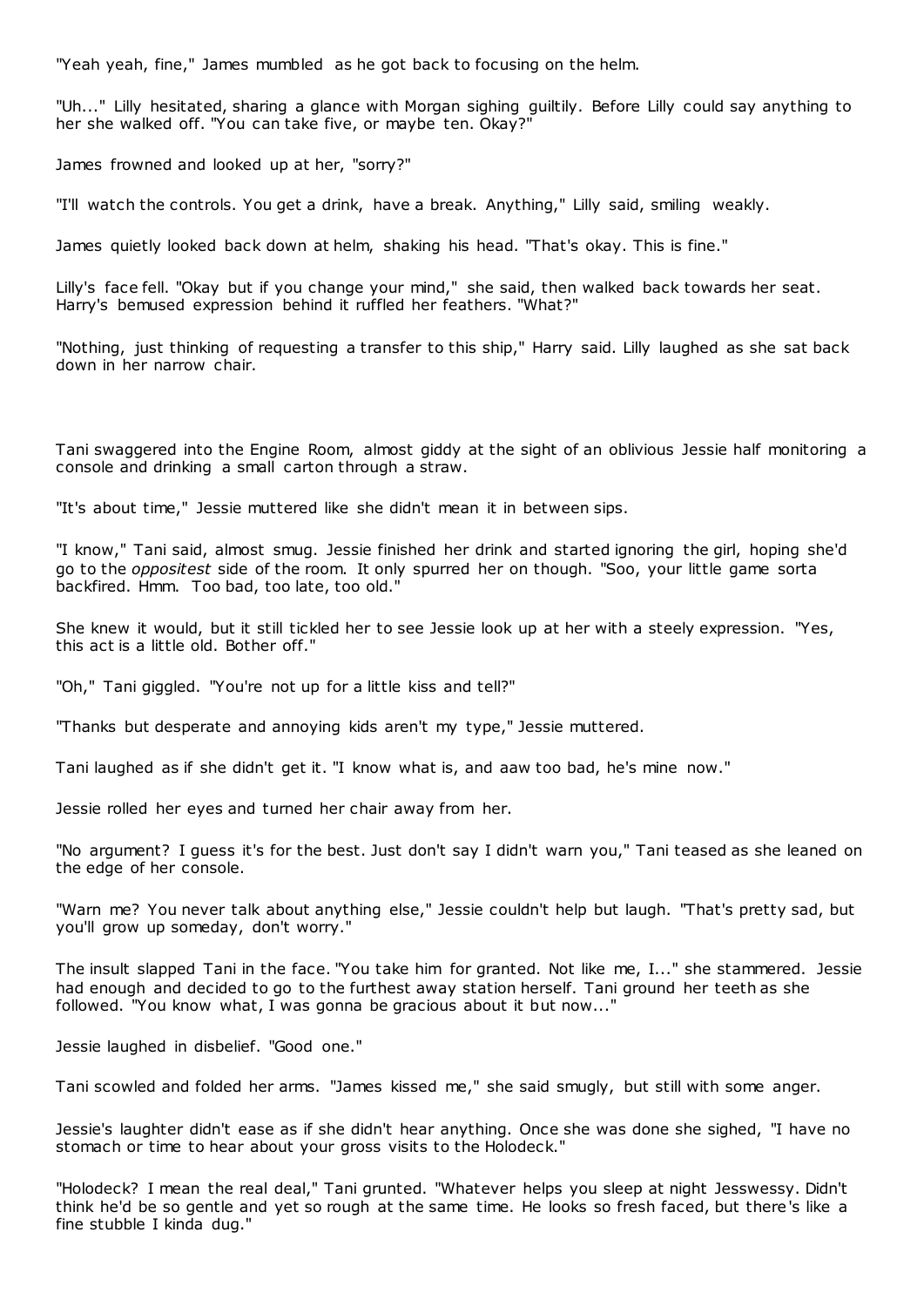Jessie froze, except for her growing skunk eye. Tani smiled, satisfied she got what she wanted at last, and started to walk away.

"Wait a minute, what did you do?" Jessie coldly asked.

Tani stopped and giggled obnoxiously. "Oh, do we believe now?"

Jessie's eyes narrowed, she launched herself toward her. Tani smartly moved aside. "You didn't..."

Tani swirled around to face her again with flair. "Can you blame me? He's so fine, and strong, yet so innocent in a way."

"You better be just trying to piss me off, for your sake," Jessie snarled.

Tani laughed mockingly, "well yeah. Put you in your place, thinking you're so hot and..."

"Oh enough!" Jessie snapped. "Did you touch him or not?"

Tani smiled coyly, "he works out, doesn't he?"

"That doesn't..." Jessie said, shuddering in rage, "answer my question."

"True," Tani said nonchalantly, her cheeks blushing.

It was taking every inch of self control Jessie had to not act on her thoughts, that and tightening fists could only do so much. "Sick little brat. If you moved on him, I'll..."

"What?" Tani scolded with offense. "So it's okay when you do it, but me...?"

Jessie's furious eyes flickered briefly with confusion. "What the hell are you talking about?"

"You heard me," Tani smiled defiantly. "You kissed him, I kissed him. Other than meddling Morgan betraying me, what's the difference? Jealous cow, the both of you."

"Morgan?" Jessie said, her eyebrow twitching. "Morgan stopped you."

"Oh that's right," Tani snickered. "The only difference I see is that James didn't push me away like you imagined. So I guess mine was reciprocal and..."

Jessie slapped her hard in the face, so much so Tani lost her footing and stumbled back. The teen looked on in shock, cradling her sore cheek.

"If this is true, prey I never see you again." Jessie pointed at the door, "get out before I give you a preview."

"Wow, you're really territorial. And I'm the sad one," Tani muttered, then laughed awkwardly. Jessie's hardening stare pushed her back out the door.

Dave pulled a few anxious faces, the last couple clouded up his helmet. Lilly snorted and giggled. "You sent him off? What if we need to get away in a hurry?" he asked.

Harry glanced toward the occupied helm. "I don't think we need to worry about it," he said with a smile.

"Relax will you. We've found her. All we need to do is bring the coaxial drive on, and we're outta here," Lilly said, gesturing to the screen. Within the red clouds Dave could just make out a ship shaped speck,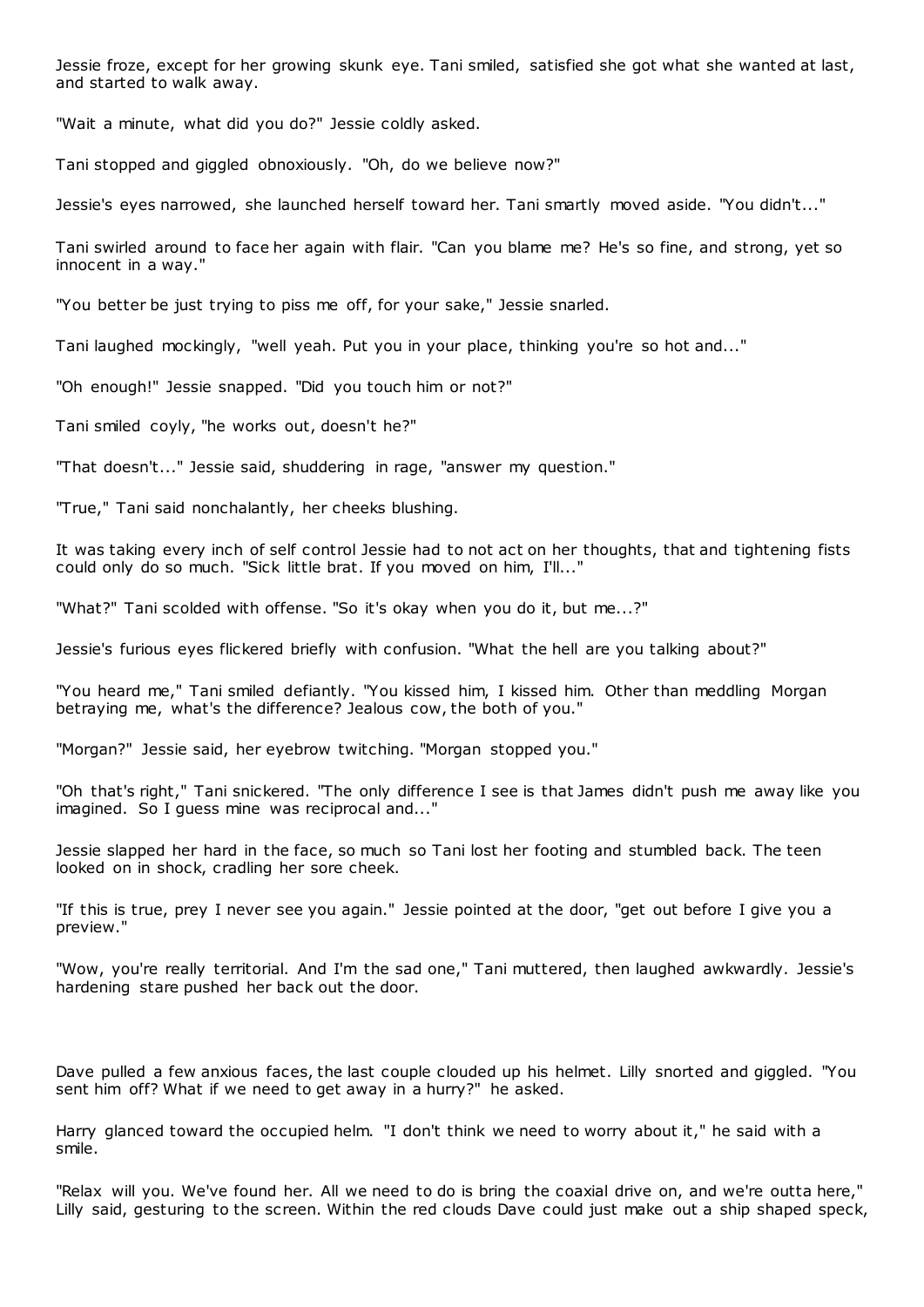its similar colour to the nebula made it hard to focus on. Lilly groaned at her brother's anxious grunts. "Our pilot will come back after the salvage mission."

Harry meekly raised his hand above his shoulder. "Question. This nebula is very dangerous to anyone without nanoprobes. You knew exactly where this F9 ship was." Lilly bit her lip and glanced off to one side. "How did it get in here in the first place?"

"The F9 was a prototype for a number of experimental tech," Dave replied. Lilly sighed and walked away for a moment. "One of them was a shield that we've theorised protected the crew from the radiation, for only a short time. It was the safest place to park her when she was damaged in the battle with your stupider selves."

"Oh," Harry said, a curious expression formed on his face. He eyed the helm. "So there's a good chance we'll have to cross some *old friends* of yours. Are you sure you want to go over?" he asked in Lilly's direction.

"We won't," Lilly answered. She turned around to walk back over to them. "The ship will be empty. The problem we have is that the F9 was meant to self repair and when done, automatically re-activate certain systems. Clearly it hasn't done any of these things."

Harry made a little squeaky hmph sound. "Another experimental technology?"

"Hardly. It's a flawed design that handed a few of the older Dellias to the Sixes," Dave said. Lilly cleared her throat, eyeing him dangerously. He only laughed it off. "Hey they wanted a new name, they got it."

Harry frowned while Lilly rolled her eyes. "We need to decide on a team. We're already short on people," she said.

"F9's been in this death trap for a while, the toxic fumes are going to be so much worse than our ship is," Dave said.

"What are you implying?" Harry said mid cringe.

Lilly shook her head. "We get it, you're a pansy so you'll stay here. I'll lead the team, I know that ship inside and out."

Dave's face softened, "Lill?"

"It's fine," Lilly countered determinedly. "I'll ask Emma, she might remember the way around. All I'm worried about is that the ship was severely damaged, we might need some muscle to get around." Harry was about to chime in. "But, to activate the core we need someone in the Engine Room and the Bridge. So that's two... muscle pairs."

"Bingo baby," Dave chuckled to his sister's embarrassment. "What's the problem? We have a couple of Slayers on our merry cruise."

Harry winced as well. "That only leaves me, Tani and you on the Z5."

"Ooph, point taken," Dave suddenly looked worried. "The helm controls do not go well with these cumbersome suits." He gestured his glove trying to grasp something.

"It's fine," Lilly said abruptly. "If anyone follows us in here, we'll have plenty of time to return and retreat. It's no biggie. I'll call them."

"You might..." Harry stuttered, pointing towards the helm, "want to start there."

Lilly and Dave frowned. They turned towards the helm. Their eyes bugged out at the sight of Emma in a environmental suit as well, moving around the joystick looking thing. That was also when they noticed via the viewscreen that they were spinning in random directions.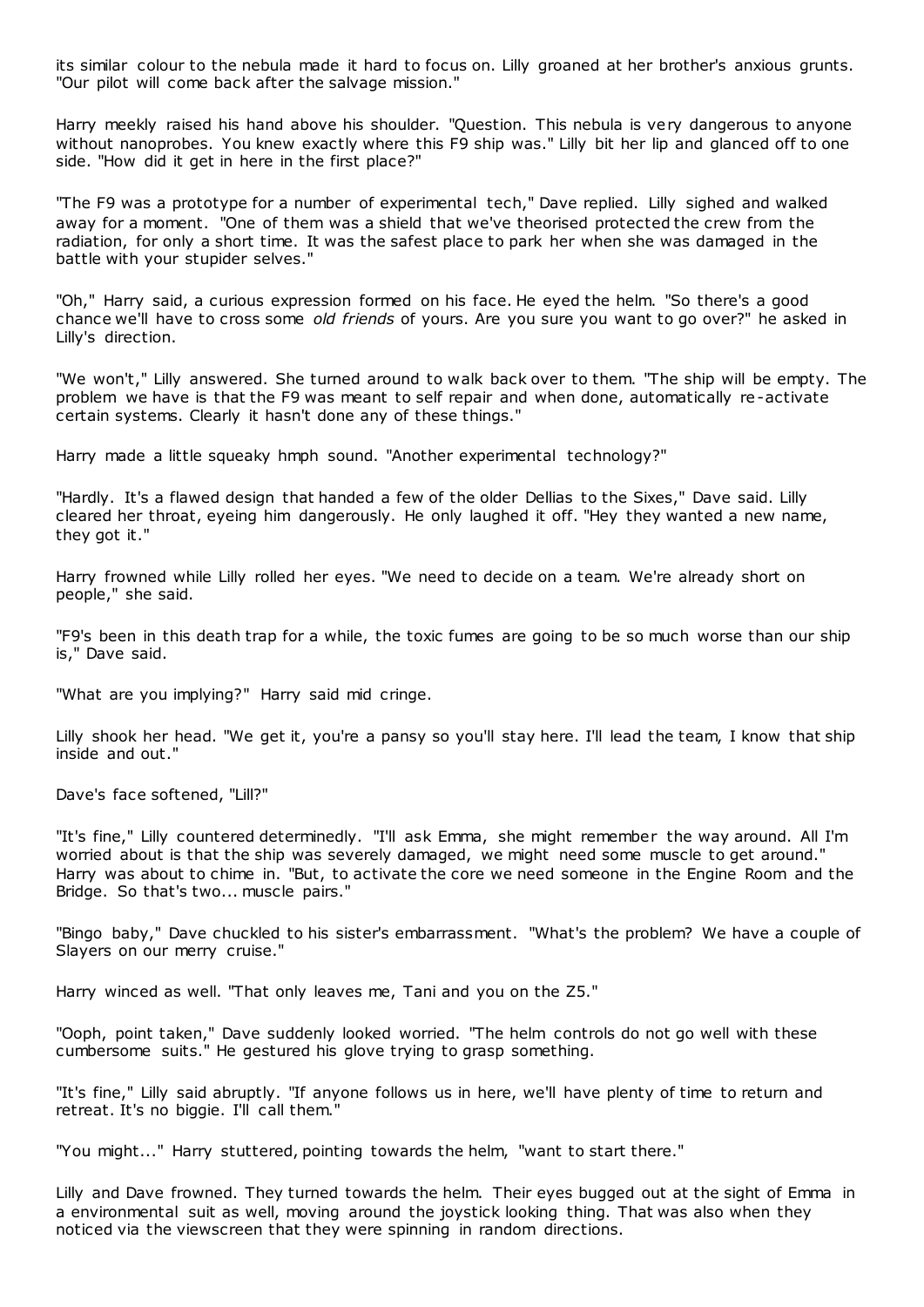"Emma, old ship, may have creepy things there," Lilly quickly stuttered while running over to her.

Emma stopped and eyed her suspiciously. "I'm not falling for that one again." Both Dave and Harry mouthed *again* to their horror.

"Please, I'll let you into the armoury just this once if you come," Lilly pleaded.

Dave shook his head rapidly, "no no, oh god."

Emma's eyes and smile widened. "Okeydoke!" she laughed and got up, leaving the ship upside down and floating towards the other ship. Lilly panicked and tried to fix it, struggling with the lever due to the huge gloves. In the end she pressed the brakes, abruptly bringing their ship to a rough stop.

Jessie peered around an open door to find a long rectangular room lined from ground to ceiling with rifles and other strange looking weapons. There she spotted James barely looking over them, occasionally picking one up to not look at.

Emma behind him seemed to be stripping the walls and packing multiple bags.

"Hey," Jessie said, armed with a friendly smile. He looked at her in mild surprise. "Window shopping?"

"Huh?" He glanced at where he was earlier. "Oh well yeah, I guess."

Jessie's heart sank, the anger from earlier started to boil. She pretended to laugh to cover both. "Well you might want to pick a few to try on before the sale hoarders take everything."

James frowned, then looked behind him just in time to find Emma admiring what looked like a chainsaw. He quickly snatched it from her. She responded with a childlike aaw and pout.

"So er..." Jessie said, straining to think of what to say. "How about those erm, peanut butter... popcorn they have here."

Emma grimaced, "eeew!" She hurried off with some of her bags, leaving James looking very confused.

"Great, that's better," Jessie sighed in relief. "I just wanted to see if you were alright."

James' confusion turned into nervousness. "Yeah why?"

His demeanour change made Jessie subconsciously fidget on the spot. "I had to endure some, bragging."

The colour left James' cheeks. "Oh, sorry about that."

"Wh..." Jessie stuttered, put off by how genuine he sounded. "No, no, it's you I'm worried about."

James shrugged and returned to gazing in the general direction of the weapons wall. "Nothing that a..." he took a one at random. One button press and a laser sword shot up from the handle. "A bit of Star Wars'ing won't cure."

Jessie quietly laughed when he switched it back off. "You don't have to do that. It's just us here. I understand."

"It's okay. Morgan helped," James said with disgust he couldn't hide. He shook his head, "wasn't for long."

"James," Jessie said softly, "you're allowed to be upset about it. Remember what you told me; it's not your fault."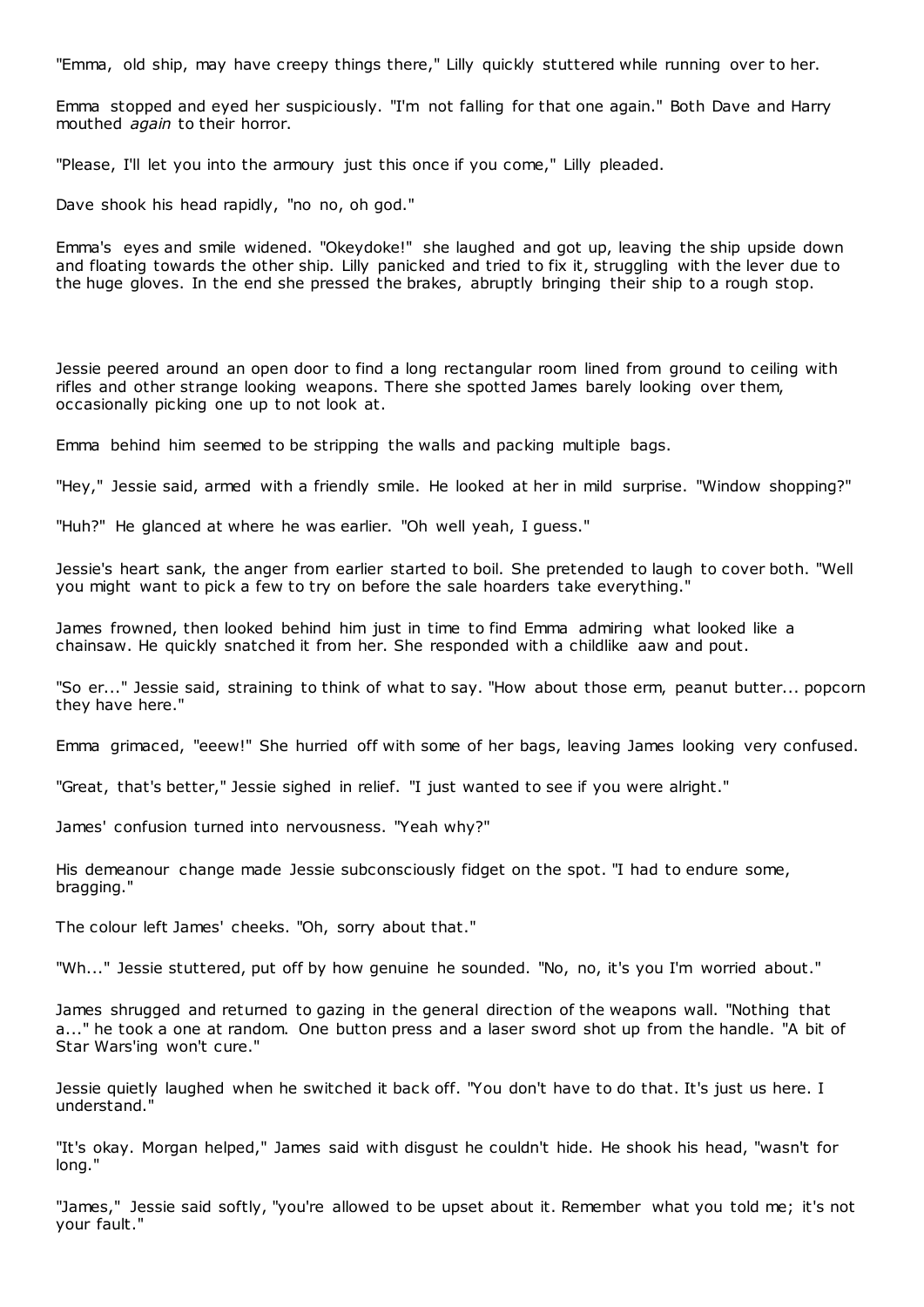"Yeah," James said unenthusiastically. Jessie frowned at his tone. "It keeps happening, different women, so maybe I'm doing something."

The anger bubbled, Jessie tensed to keep it contained. "That's not what you said when we were at school, and I kept getting pestered. How is it suddenly different when it's you?" While talking she remembered Tani's similar comment earlier, a lump formed in her throat, choking her into silence.

James seemed to sense it, he looked on in concern, "no I guess it's not. You're right. Sorry." He walked around her without choosing a weapon. Jessie was too busy fretting to notice.

An awayteam consisting of Morgan, James, Lilly and Emma materialised at the back of an overly large and mostly red bridge.

Lilly's face softened as she looked around, a couple of tears in her eyes threatened to fall. "Right where I left her," she murmured on her way to the biggest chair sitting at the dead centre of the back wall.

"What?" Morgan's voice startled her into sitting on the armrest instead. "Did you leave your drink there? Gross, it'll be all flat."

James walked over to what looked at first like a hole in the floor at the back right of the bridge. When he got there he noticed the stairs heading down to the next deck. "Right. Maybe half of us should get to engineering."

Lilly wobbled a bit on her chair, then looked around to see if anyone saw. No one did to her relief. "Emma?" Her friend glanced across at her, "do you remember the way?"

"Me?" Emma complained and grimaced, "with him?" After some rummaging through the bag she brought, she giggled maliciously, "fine. If he tries to kill me again, I got this."

"I wasn't trying..." James protested.

Emma pulled out the chainsaw she tried to take earlier, her eyes wide with glee. "Let's go, stabby."

Lilly laughed nervously, "um Emma. The weapons bribe wasn't so you'd bring some with you. There shouldn't be anything to kill here."

"But..." Emma squeaked innocently, shifting her eyes briefly in James' direction. "Self Defence?" He shook his head. "Oooh, mummies and nebula monsters." Emma ran after and passed him, giggling like Kathryn after a dozen coffees.

Morgan made a little worried groan. "Watch your... everything," she whispered.

"We both know that doesn't help," James tried to say with humour, but it fell flat. He followed Emma down the stairs.

"Maybe I should go instead of him," Morgan said on route towards Lilly.

She meanwhile hurriedly stood back up, looking very alarmed. "No, no. Emma doesn't do that anymore. He'll be fine. Besides if I'm wrong, he's tough so he can defend himself."

Morgan's widening eyes drifted off to one side. "Er, doesn't do what anymore?"

"And then there was that one creep who..." Emma giggled. "It was so funny."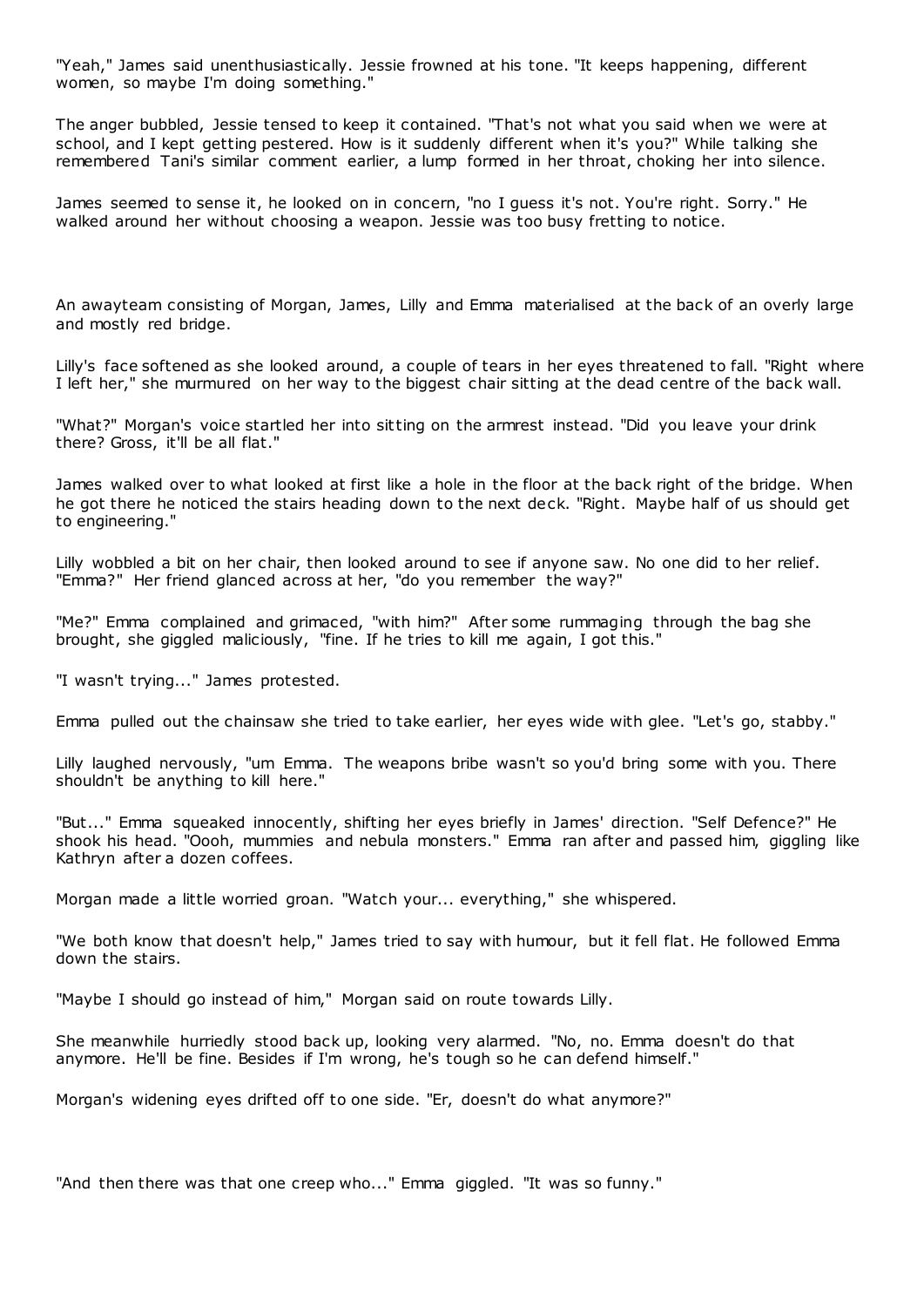James hung back trying not to listen. A door to his left distracted him, so he thankfully missed the gory details. The words *Stasis Area* stopped him cold. "Uh, hang on."

"Then it was pizza time..." Emma said over the top of him unintentionally. She grumbled impatiently. "Oh don't be a baby, it was just a little pinch."

"No," James said. "Stasis area?"

Emma flinched, stopping her as well. "Well yeah, the radiation nebula and all."

James frowned toward the door. "But you and Lilly." Emma left without him, making him sigh. He was about to do the same when he thought to scan the door first. The results he got kept him there, pressing his fingers at the cracks in the door, denting them slightly enough to get a grip on them. The groaning metal noise that made drew Emma back the way she came. By the time she returned the door was spread open, and she could see no one around. She shuddered before running inside.

"Hey, remember my tug and pull story!" she growled.

"No," James said, more interested in the seven foot tall booths dotted all around a massive cargo bay. "These still work, there's people alive in here."

Emma paled, her jaw dropped. "What? But..." she hurried over to peer inside the same one he was standing in front of. "They're still here. But how, why?"

James raised a curious eyebrow. "Still here?"

"But Damien said..." Emma stammered, ignoring him. "That little shit, he lied."

"Um question, many of them," James said.

Emma shook her head, then glared fiercely at him. "We can't. The radiation will kill them. We need to go to Engineering."

James slowly glanced between the booth and her, both brows narrowing. "That wasn't any of my questions."

Emma hurried off once more without him, leaving him baffled.

#### **Z5:**

Dave tapped on the little panel on his arm with a pained grimace, while Tani sat beside him completely oblivious and rambling.

The lift doors had barely finished opening when Jessie squeezed through them hurriedly, only to stop and look around. A little sigh of relief and she wandered over to Harry. "Second time's the charm. Hey, do you pick up that EM field too?"

Harry stared at her concerned. "You mean the echo we were getting from the shields, that was..." he glared in Dave's direction, "just a hum!"

"Oh my god!" Dave shouted as he jumped up to his feet, "this helmet isn't noise cancelling." He stomped off to the right, towards another door.

Jessie quickly ambushed him to knock loudly on the front of his helmet. "There's someone else here!"

"What?" Dave stuttered.

"Using your shield frequency, and the nebula's own background noise to hide in plain sight," Harry said.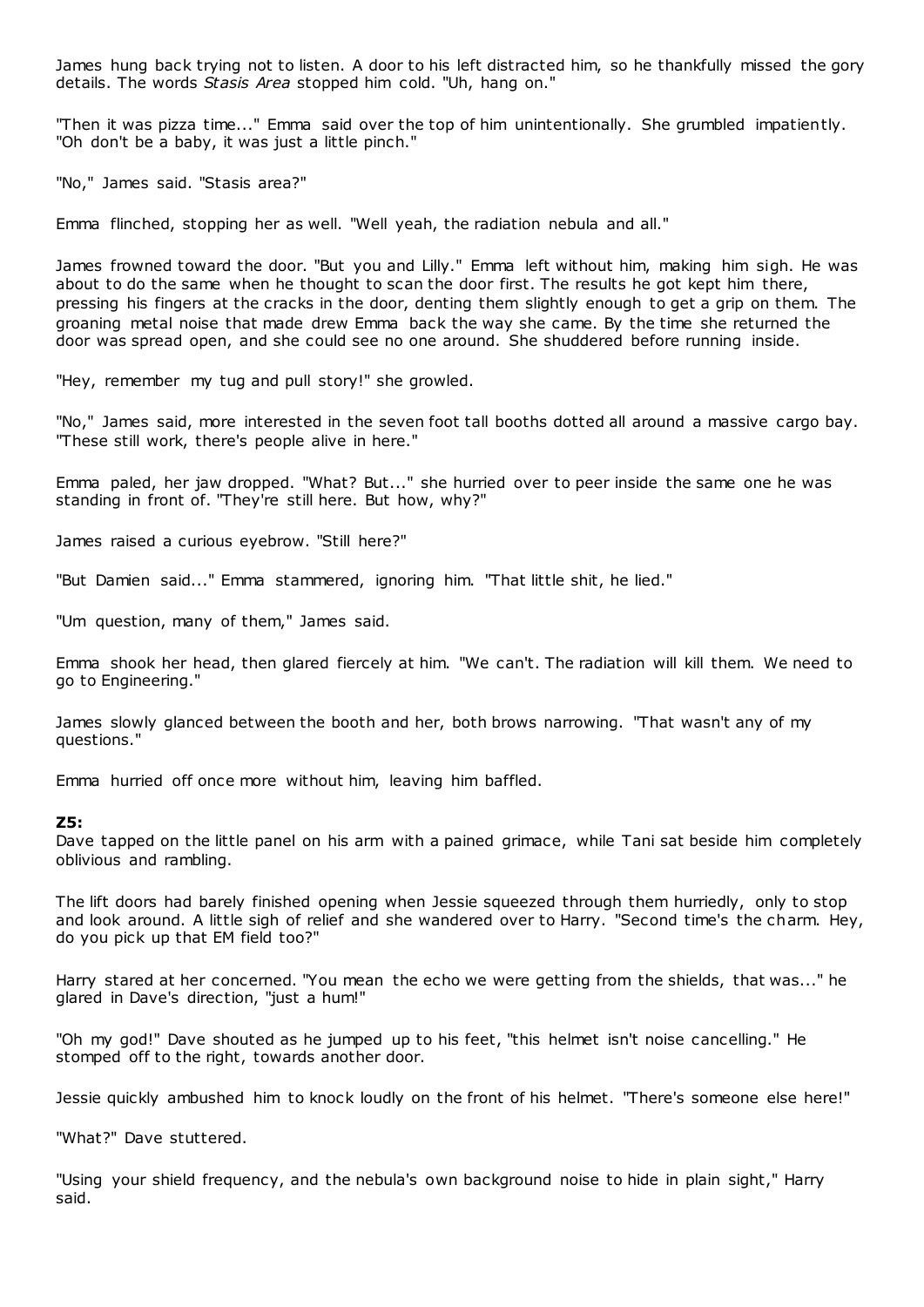Dave ran over to the nearest empty station. "Ohno. Let me see." A few taps activated the viewscreen, but nothing really changed. The only difference was the lack of red ship. Even so his face paled, he slammed his hand onto another button. "Lilly, he's here. Don't reactivate the ship, get the shield up."

"Um, what, who?" Tani squeaked.

Damien chuckled at the image of the F9 and Z5 straight ahead on his own screen. The rest of his bridge crew looked on impatiently, almost everyone furiously scratching some painful looking red blotches on their skin.

"Do hurry up, Silly Billy Lilly. I'm so hoping for a change of scenery," Damien sneered.

Tom grunted but not because his latest scratching had left his hand bleeding all over the helm. "What are we stalling for? I'm bored and my console's dirty."

Seventh Harry gasped, "they're scanning the area."

Damien scowled at no one in particular. "Why would they scan when..." a thought came to him, making him growl. "Who messed up this time?" Everyone pointed at Tom, even him. "Fine! Plan D, boarding party with me."

"Oh goodie!" Annika's evil self Six laughed like a child and ran off into the turbolift.

Damien shuddered in revulsion. He followed her, pointing at random people on the way. "I won't ask twice. Now." Everyone he pointed at fidgeted, terrified.

"But, that red junk heap has been in this burning nebula for ages. It'll probably be more exposed to it than we are," Chakotay said.

Phoebe shrugged indifferently, "so? We only have one suit left. It's first come, first serve."

The nameless crewmembers panicked and ran out, pushing and shoving into the same turbolift. Damien was not impressed that he had to wait for the next one.

Inside the F9's overly large engine room, Emma and James hovered around a strange circular machine at the far back. Emma rooted around a drawer nearby, mumbling incoherently. James paced nearby, eyeing other consoles.

*"Johnstone to Stuart. Problem. We have company."*

Emma turned away and looked up, wide eyed. "Oooh, is it vampires?" James looked at her curiously. "Oh, the Tolg? Nah, they're gross.

*"Emma, don't start the core. You know what to do instead."*

"Great," Emma sighed in relief, slamming the drawer shut. Seconds later her chainsaw was not only out of the bag again, but powered on. "I sure do."

They heard Lilly sigh, then a massive thud in the direction of the door they came through. Many more followed, denting the door so much there wasn't much left of it, only an unshapely hole at its centre.

Emma giddily ran over, brandishing the chainsaw in front of her, only to get immediately shot by a phaser. She made a little disappointed *aaaw* as she passed out.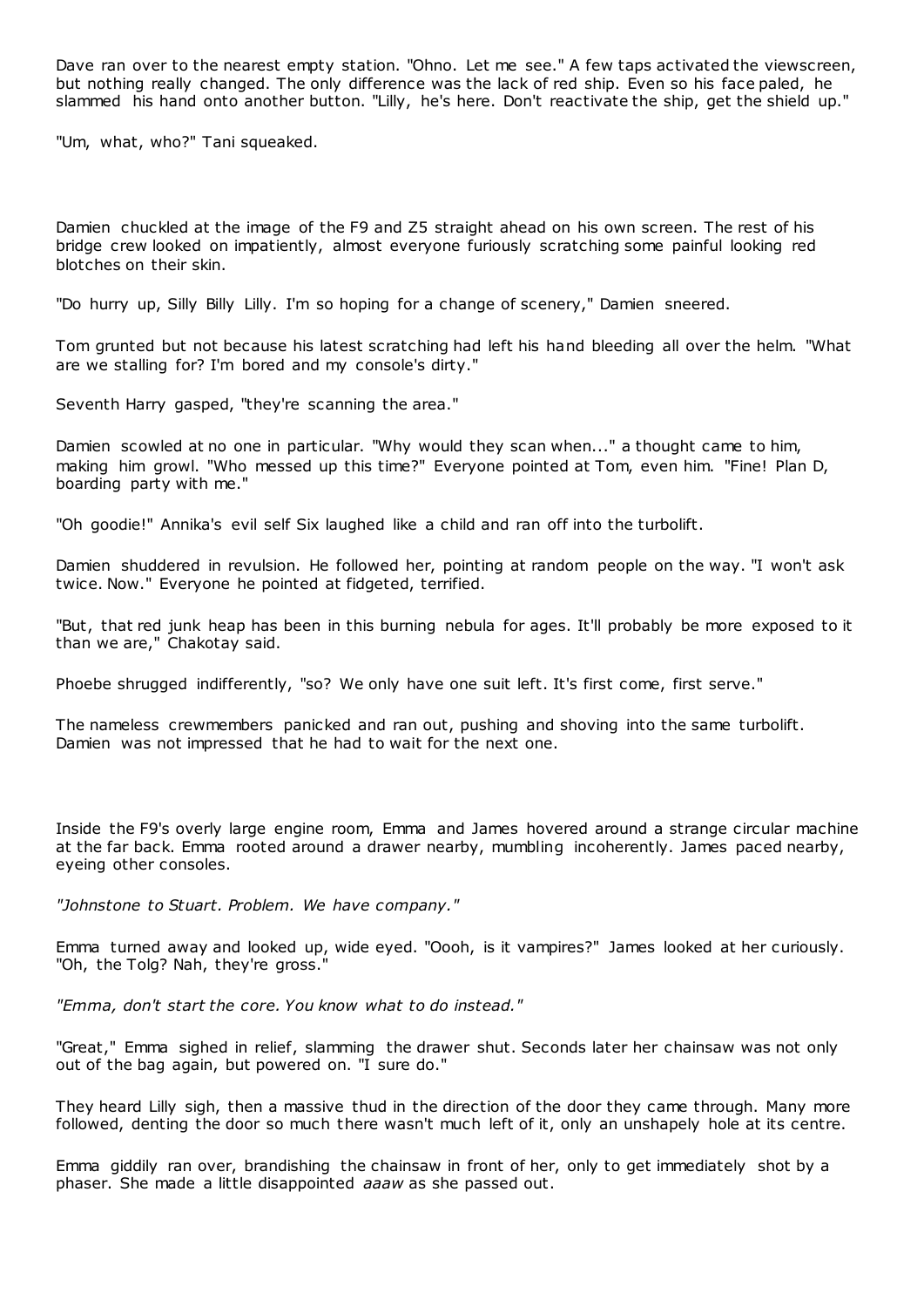"Oh look at that," Damien chuckled on his way inside, followed by burned unknowns armed with rifles. "Not one," he said eyeing Emma first, then James, "but two presents for old me." Satisfied James wasn't going to try attacking him as well, he turned to the left to one of his companions. "Good job, Ensign whatever." They didn't respond since they were too busy choking on their fresh throat burns and collapsing seconds later. Two more of his people went down. "Oh well. Six!"

Six galloped forward through the new opening. "Yessum!"

"Do what you must, but bring him to me alive," Damien ordered. He focused on the remaining unknowns, one of which was safely dressed in one of the protective environmental suits, just in time for all without one to collapse as well. He groaned loudly, "take her to the torture bay."

In the meantime Six approached James looking ready to fight, he on the other hand was trying not to gag at her undead stench. "Put em up pretty boy," she said, meekly raising her hands as if ready for a slap fight.

"Okay, hang on," James tried to sound put out. He rolled his sleeve down to cover his hand before delivering a gentle looking backhand, still she flew back a few feet on her way down.

Damien and the last nameless cocked their weapons as loudly as possible to get his attention. "Don't think that'll earn your freedom," Damien chuckled, his eyes couldn't help but be drawn to the twitching Six on the floor. "Come with us, or the girl dies." He pointed his phaser down towards Emma sleeptalking about pulling something off and laughing.

James sighed at the same time the ship rocked, the hull groaned in response. Damien slapped his commbadge, "you idiots, we want this ship in one piece."

*"It's not us,"* Phoebe answered.

## **The Z5:**

Dave watched the screen as a prolonged phaser strike revealed the belly of Voyager hiding within the clouds. "Jessie," Dave started to order.

"Yeah yeah," Jessie groaned, pressing the clearly labelled missile lock button.

"Lilly, how's it going?" Dave asked.

*"Not good. Whatever you two are doing, it's destabilising the hull. I can't raise the shields like this, the hull can't take it."*

"But," Dave stammered.

Damien returned to the Seventh Voyager bridge all smiles. Phoebe stared at him accusingly.

"Fools. Ripe for the picking," he boasted, before shoving Tuvok aside to take his station. "Turn off the cloak."

"What?" Phoebe roared. Harry still went to obey, she fired a deathglare at him, "no! They're mostly firing blind."

Damien rolled his eyes. "Do it, or I'll overload Opps and do it myself."

Harry squeaked. He pressed the panel, then hugged his dear station protectively. Phoebe's glare intensified.

"Shields up, frequency 4214," Damien thought aloud while tapping away gleefully.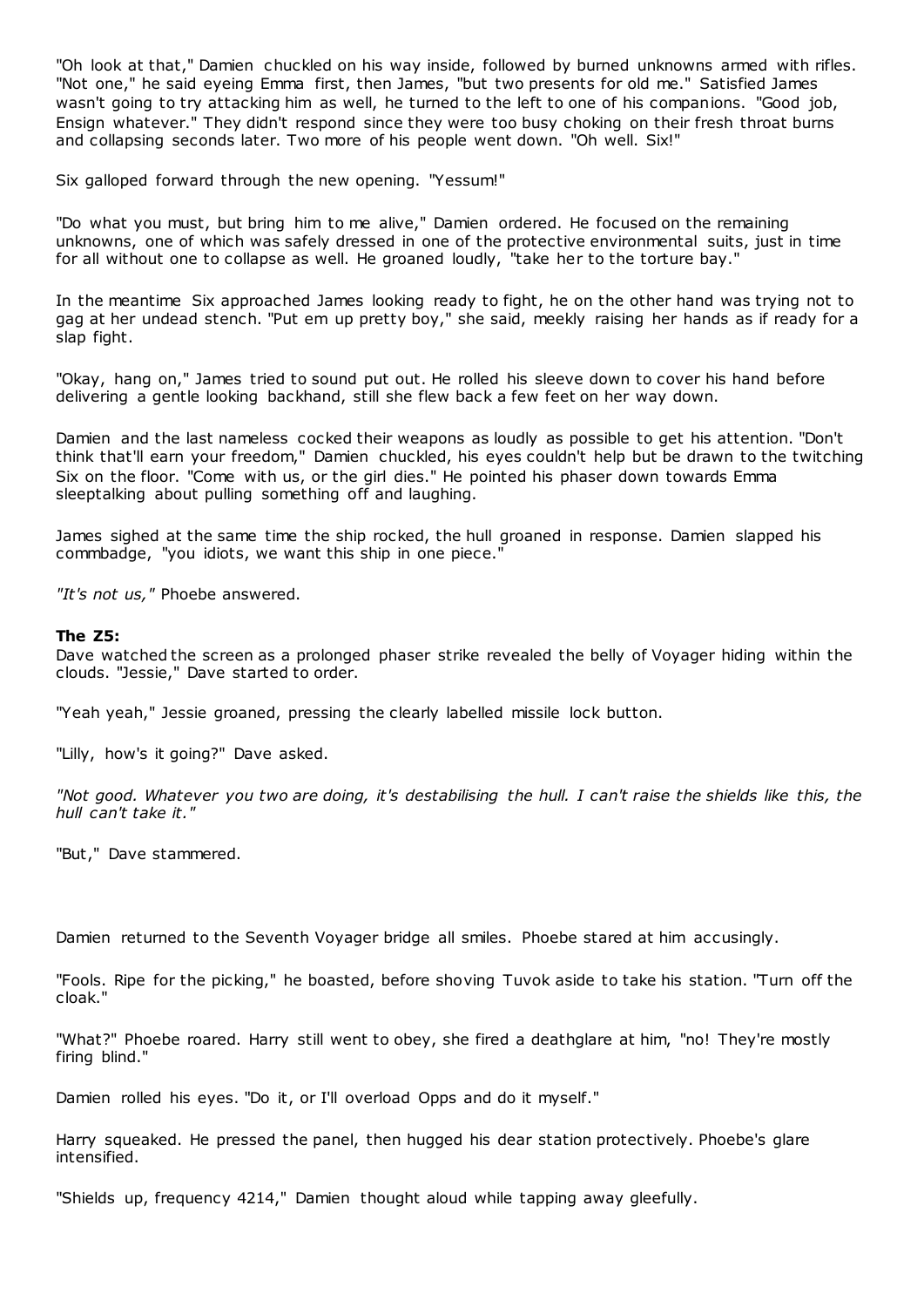The Z5 bridge watched Voyager decloak while coming to a stop directly in front of them, leaving the two ships nose to nose.

"What are they doing?" Jessie mumbled.

"Dunno, that can't be good," Dave said. "Lilly, it's now or never."

# **F9:**

"Check," Lilly tried to say with confidence, but the computer she was using kept complaining at her.

A loud clatter from below them got Morgan and Lilly's attention.

"I thought you said the boarding party were in Engineering," Lilly said.

"They should be," Morgan mumbled. She ran over to the stairs leading down to deck 2. The door at the bottom looked almost folded over. She raised her fist as she made her way down, cautiously. The door tore further open. The person on the other side sent shivers down Morgan's spine and instantly made her feel sick. "Oh my god, it's hideous!"

"What?" Lilly stammered, eyes wide.

A phaser shot rang out, followed quickly by a thud tensed her further. She warily peered over the console she was at.

"Oooh red and... red? Ugh, what a clash," Six strolled up the stairs with her new black eye. "Don't you know, contrast is queen."

"Uh," Lilly stuttered as she hurriedly finished what she was doing.

# **Z5:**

"F9's shields are active," Harry said.

"Good. Jessie, resume attacking," Dave ordered.

Jessie winced at the readouts before her, making an unsure moan. Ever since they decloaked, the other Voyager had done nothing but raise their shields. They were waiting for something, she figured. "Ok, sure," she said slowly, cautiously reaching for the weaker phaser like weapons.

"They're powering weapons," Seventh Harry said, dabbing his sweat drenched hair. Some of it fell off into his hands, bringing him to tears.

Oblivious, Damien smiled. "Show time."

The Z5 fired a short phaser burst towards Voyager. The blast struck the shields, which merely wobbled for a bit. Seconds later a similar blast emanated from that exact spot and flew into the Z5's face, its shields sprang up and to the laymen's eye caught fire for an instant.

Inside the bridge's computers were all overloading; sparking and starting fires.

"What the hell happened?" Dave shouted over the noise.

Harry pushed his chair to the side to get to a less scaldy side of his station. "They matched our weapon frequencies but..." He winced as one part of the panel started to sizzle. "That shouldn't have happened. What hit us didn't have the same power as what we threw at them." He had to give up, so ran over to a different console. "Power failures on decks 1 through 20."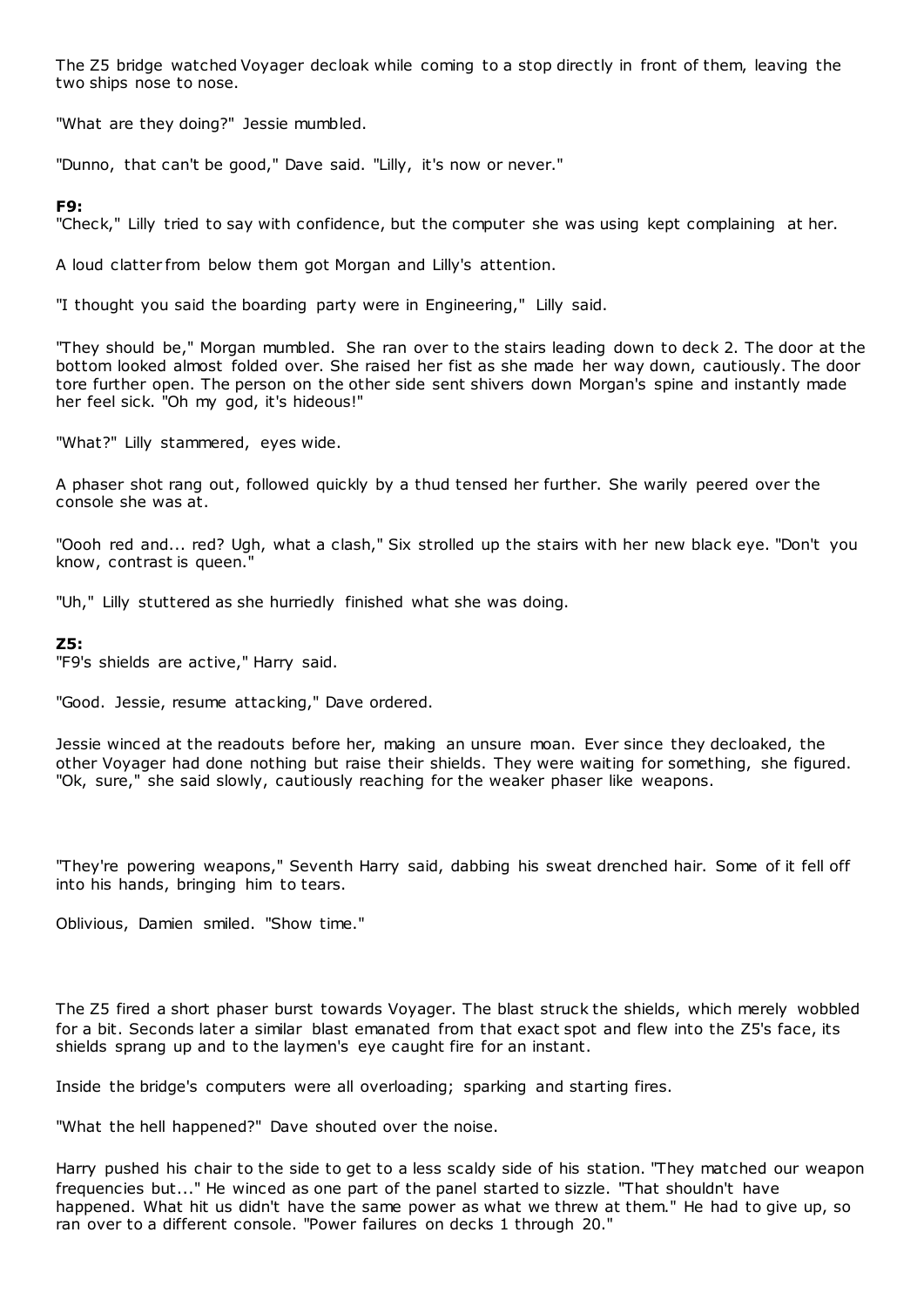Jessie cringed, her clenched fists slammed against her own knee. "Shields are fried." She had to move away as her station started to smoke, "so's Tactical."

Dave ran over to the helm to hurriedly tap something on the keyboard looking part. "Lilly, can you hear me?" All he got for a reply was static. "Hurry, while we still have power, beam our team back."

"The F9 has their shields up," Jessie reminded him.

"I know, but it's pre-transport proof. Should be okay, hurry," Dave said.

Harry worked fast, ignoring the beads of sweat raining down his chin. "I'm only picking up two lifesigns, both on the bridge."

Damien darkly laughed to himself watching the Z5 gradually lose all of its power and drifting to one side. The F9 lay for the taking in the background, looking a little listless as well. "Get a lock on it, get us out of here."

Tom scratched his already bleeding face. "Owwww," he cried. Still he listened, but it took him twice as long as the console was a bit sticky from his own drying up blood.

Dave could only watch helplessly out the window as Voyager tractored the red ship and flew out of his line of sight. The rest of the bridge's consoles and lights gave up, leaving only the flames as a source of light.

"Wow that was badass. How did we pull that off?" Seventh Harry giddily laughed. The Doctor injected him with a hypospray and moved onto the next person, an ensign passed out on the floor. He gave them a little finger poke, got no response so walked off instead.

"We?" Damien scoffed. "You imbeciles can barely work the replicators on this ship. Without me you're useless."

"Seems so," Chakotay sneered towards Phoebe sitting in her chair.

She glared back. "Fifth will detect us without our cloak. But with it they'll spot the F9 flying out on its own with no engines."

"I'm aware," Damien groaned. "We don't need much time. I'll strip what I want from its carcass, then we'll leave before they know what happened."

"Right," Phoebe didn't sound convinced.

Damien walked over to her, narrowing his suspicious eyes at her. "Is there a problem, Mother?"

"No," Phoebe lied. "I'm just surprised that your master *become a Borg* plan was solely for a simple ship snatch. What about all of our plans for the Ligers, their empire is for the taking. Without the two brats..."

Damien grunted in disgust. "A few stragglers and the idiot Sixes. Hardly worth the lack of effort. My plans are far more grand."

"I don't suppose you'd mind sharing," Phoebe muttered.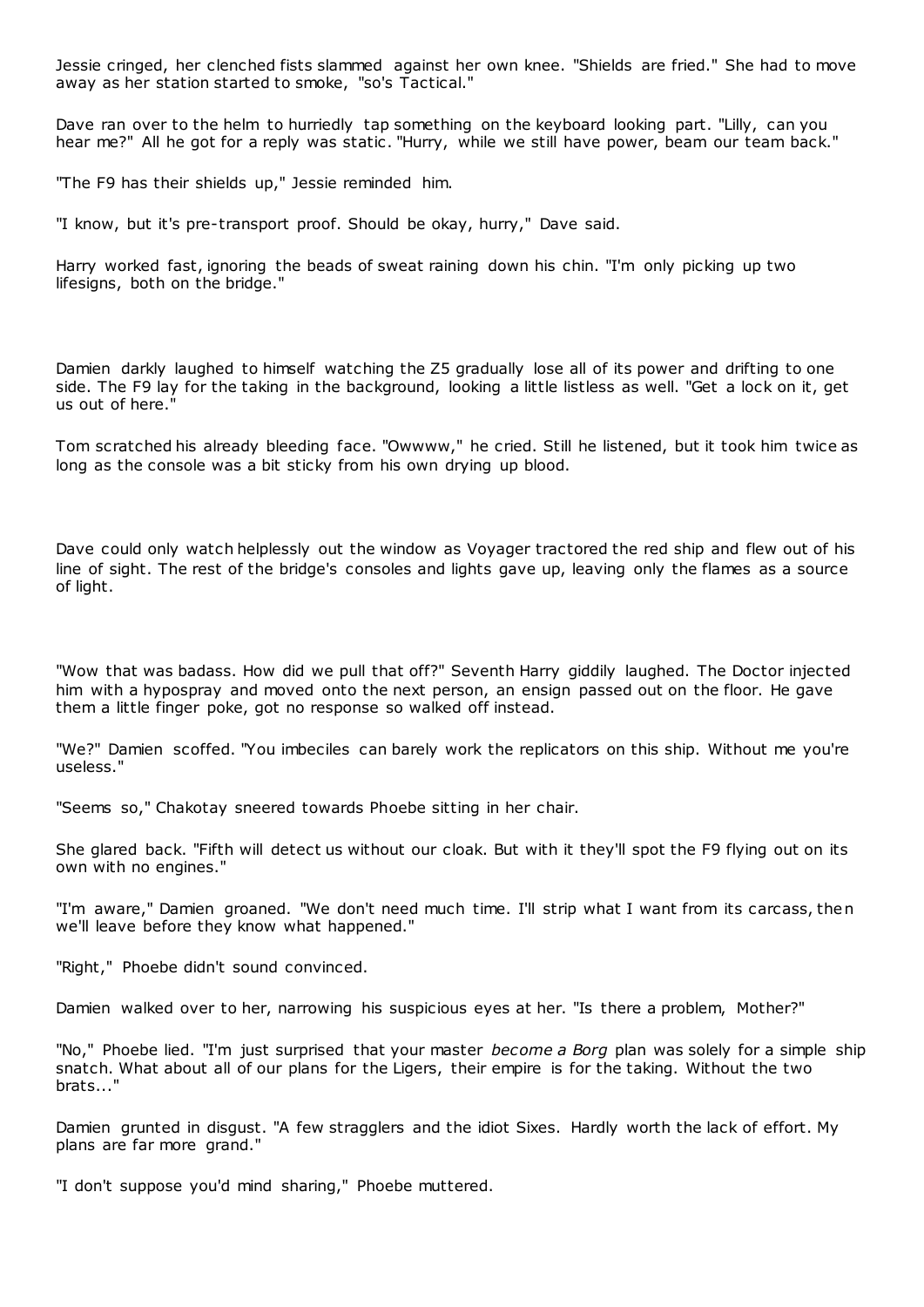"In good time. I won't forget your sacrifice to the cause," Damien said, pressing a hand against his chest with a smug glint in his eye. He walked away, leaving Phoebe seething again. "If Voyager comes, give me a call. For now I've got some sweet revenge to take care of."

Once he was gone Phoebe stared darkly at where he once stood. Chakotay looked on concerned. "Even you?" he said.

Phoebe gave him a brief nod. "It's not too late. Our Alex will still be king with or without that walking ego's help."

Chakotay fidgeted on the spot, "but how? We don't know how Damien is controlling him."

"Maybe by remote control like in that documentary about the sun ship," Tom suggested.

Everyone ignored him, as per usual.

"It's okay. His revenge should keep him busy. We'll take what we want from our new ship, then set a course for Voyager," Phoebe said.

Chakotay smiled at her, "oh you are so evilly delicious."

"Keep dreaming Chumpatay," Phoebe scoffed, leaving him pouting like a child.

## **Fifth Voyager:**

Craig shook his head despondently. "No response. They're dead in the water."

Kathryn paced the back of the bridge, drumming her fingers behind her back. "How the hell did we not see those idiots until now?" The whole bridge was silent, not that she was expecting anything other than a joke from Tom. "We can't concern ourselves with them just yet. We need to help our people first. Have we had any luck contac ting the rest of the Z-Fleet?"

"Apparently they're still busy engaging the Sixes, Captain," Tuvok said.

"We can't go in there after them, not unless you want to jailbreak Annika," Chakotay said, knowing he'd be punished for it.

Kathryn merely growled in his general direction. "Then what? We can't leave them there."

"But we cant let Seventh get away with the effing nine," Tom said, resisting a smirk.

"Oh yes," Kathryn shuddered in revulsion, "those F jokes are not getting old yet."

"Seventh's parked on the other side of the nebula. They're not in a hurry," Craig offered.

Kathryn's eyes narrowed, "they're either using that ship as bait, or they're not expecting us to have noticed them yet. Keep a close eye on those wannabes. I want ideas people, one hour." She made her way to the Ready Room.

"Am I the only one wondering why everyone, including us, is so obsessed with this centuries old ship?" Tom said. "I hope it isn't so Neelix can raid its kitchen."

Chakotay groaned, "don't think too hard about it, you're smoking up the bridge."

On board the Z5 they had managed to get most of the emergency lighting on, and gathered around the bridge looking sullen. All except Jessie, who paced around at the back looking agitated.

"This is bad. If they get the core working, there's no telling what they'll do with it," Lilly said.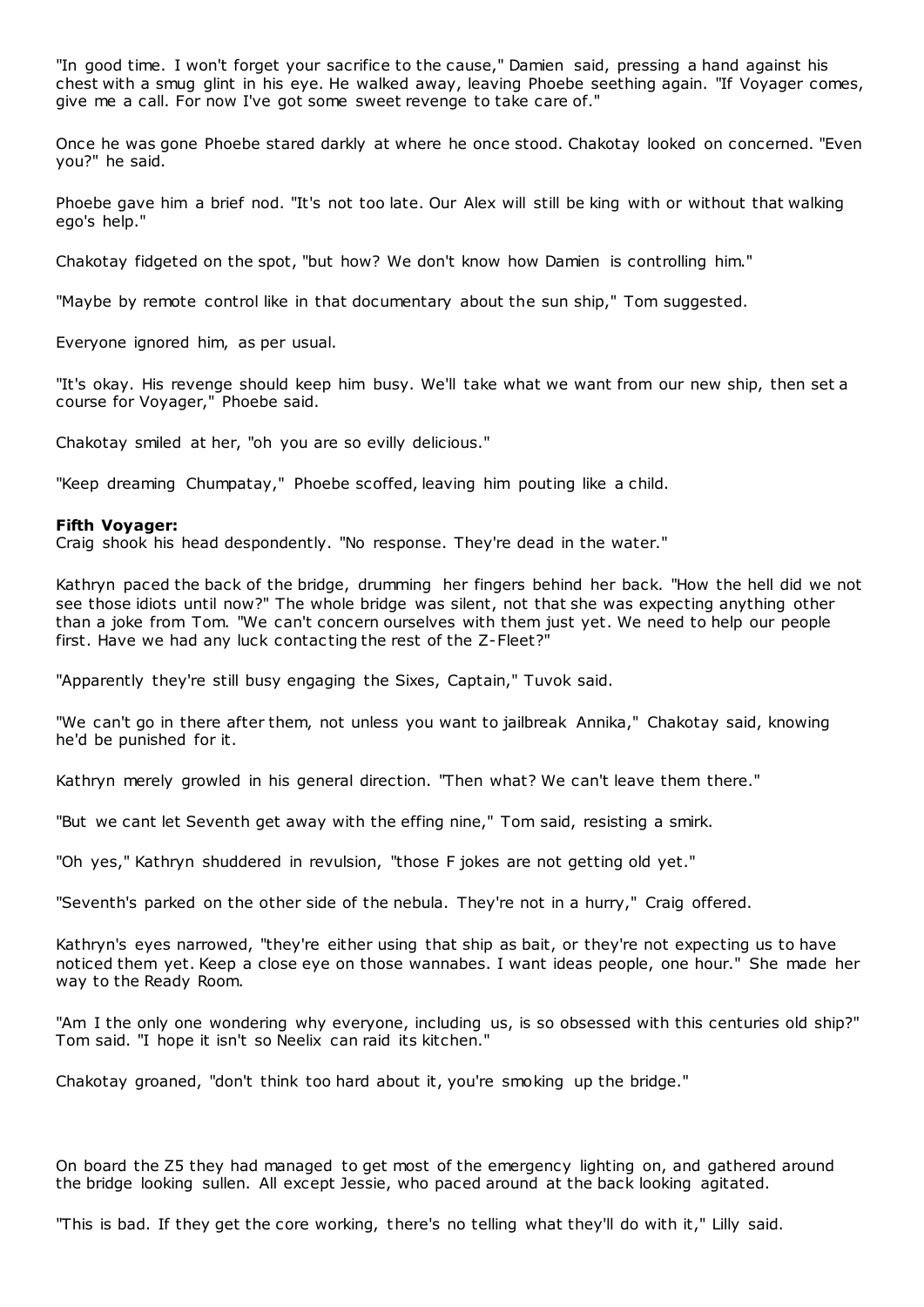"Annoy other people for a change," Morgan suggested not seriously.

Harry sniggered quietly. "Well yeah, that too. But if they get the F9's coaxial core to work on their Voyager, our people won't know the difference until it's too late."

"Um, can I just remind everyone here that this is Seventh Voyager. They're all idiots," Tani said.

"They tricked us, kidnapped the F9 and two of our people, left us for dead in a toxic nebula. How dumb are we?" Dave pointed out.

Jessie rolled her eyes as she stopped nearby. "That'd explain the lack of action going on around here."

Lilly glanced up at her, "with only Dave and I left, there's not much we can do. Unless you learned our whole systems during our little day trip."

"No, but I know some who might," Jessie said. Everyone turned to her this time looking a slight impatient. "You guys aren't that observant, are you? You have tricorders, scan for life."

"Okay I'll bite," Harry said. A few seconds later he looked worried. "I'm picking up more lifesigns on this ship. They boarded us too, we'd better..."

"No," Jessie quickly snapped. She tapped on the little tricorder looking communications device in her palm. "Doc , how's it going?"

*"One down, thirty to go."*

Jessie's face fell, "oh, it's a start."

Lilly jumped to her feet to face her better. "The stasis units? They were still there? Why didn't you say anything until now?"

"James and I were sorting it out still when Seventh arrived. That was more urgent," Jessie snapped back. Lilly hesitated and backed off a step. "What are you so pissed for? This is your crew, right, or are you hiding things again? I hope James and your friend weren't kidnapped for nothing."

Tani widened her eyes to the maximum, "huh what?"

Harry groaned, "get a new tune Jessie." He was glared into a puddle of goop. "Tani."

"No, no I wasn't..." Lilly said, glancing at her similarly confused brother. "When we took the F9 into this nebula, we had to use stasis but...'

"That figures," Morgan commented.

"Yeah guess..." Lilly mumbled, a little annoyed. "But some stayed behind to make sure the F9 would be shut down until its auto repairs were done. It would then set autopilot so it'd leave and finally wake up the crew."

"Wait a minute," Jessie stammered.

Dave clicked his tongue a couple of times, "you want answers or not?"

"To be honest, unless it helps us get this ship up and running, no not really," Jessie grumbled.

"I want that too, but you gotta chill Jess. James will be fine. We both know he's not going down that easy," Morgan said. She tried to ignore Tani's dreamy giggle for her sanity and gag reflex's sake. "This might be important enough to help us out."

"It won't," Lilly shot out so fast it sounded like one word. "I don't know how it ends. Whoever betrayed us back then, they might still be there. That's all I'm worried about."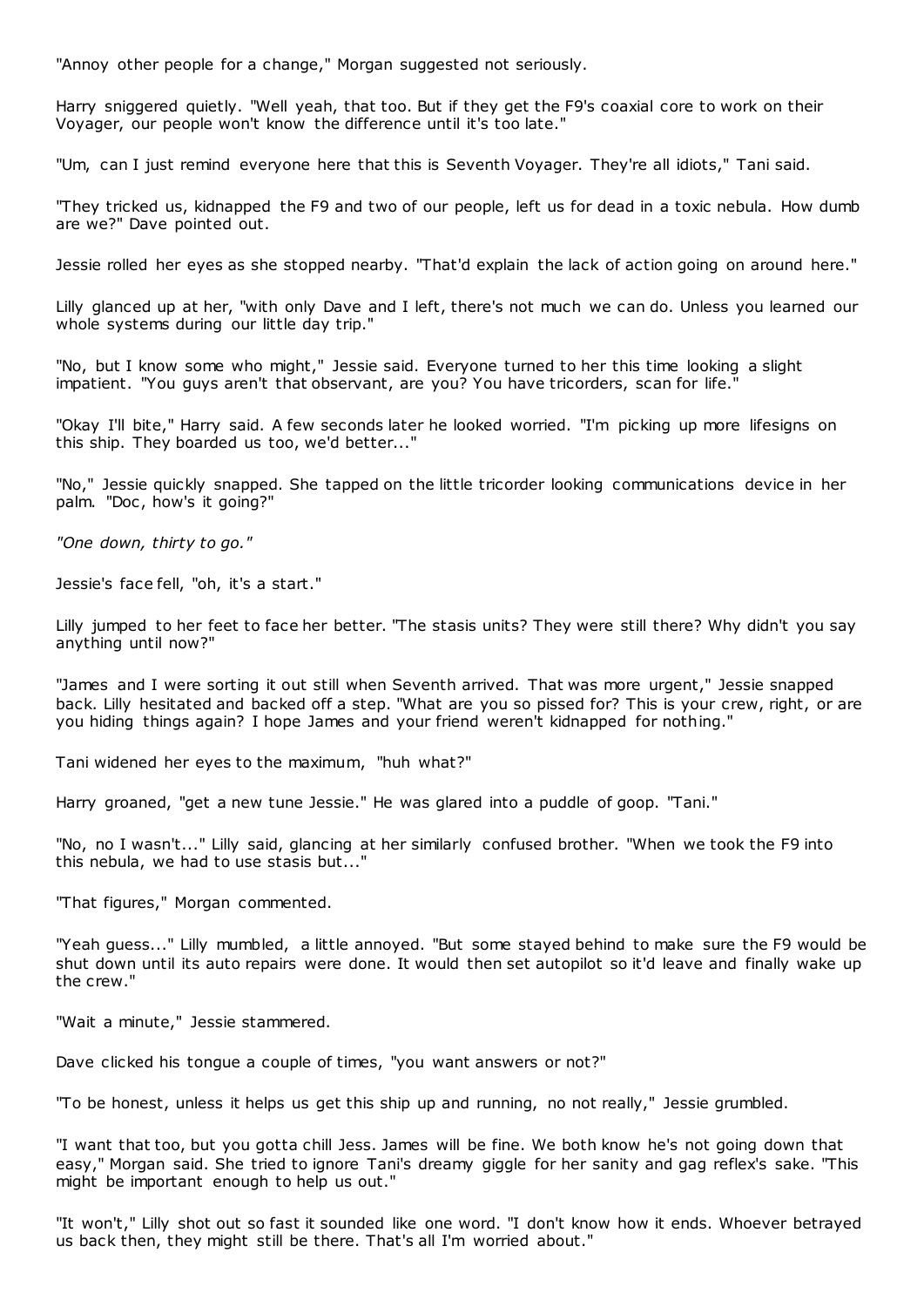"What?" Dave sounded shocked, "you never mentioned a traitor."

Lilly looked very sorry for herself, almost guilty. "There's a good reason for that. You're better off not knowing." Dave stared at her, flummoxed. "Keep up with the stasis units, but check who is in each one first. The pods don't let anyone in without a scan of their ID, so."

*"Very well. Who am I trying to avoid?"* the Doctor's voice asked.

"It wasn't, you know who?" Dave asked while wiggling an eyebrow. Lilly glared at him. "No?"

"No," Lilly said, stoney faced. "Who did you wake up?"

*"Hmm, one moment."* An uncomfortable silence filled the bridge. *"Oh, he's gone. Some chap called Shepard, Scot."*

Lilly's face turned deathly white in just a couple of seconds. "Oh..." Dave looked on in sympathy.

"He's not the traitor, is he?" Harry questioned.

"No," Lilly tried to sigh to calm herself. "Just a bad memory. I'm..." She walked of towards the lift doors, which had been left open to allow access to the empty shaft. "Going to go fix things. That's more my thing."

Once she was safely out of earshot, Tani piped up far too eagerly, "who's Scot?"

"Second in command of the F9. A bit of a block head who will be no use," Dave answered. "Maybe we should move on."

"Oh, this sounds juicy," Tani laughed.

Jessie passed her a wicked side eye that even unnerved her. "That reminds me. I found this, but I didn't know where it was from," she said while bringing out a large, clunky piece of metal.

"Oh, that's the..." Dave sounded relieved.

"You don't have the stones, old hag!" Tani spat back. Dave cringed since he was more or less in between the two.

Jessie smiled sweetly, "this is better than any stone."

Harry coughed uncomfortably, "ladies. It can wait. Remember?" He frowned, disgusted, "the sooner we fix this ship, the sooner James is rescued."

Tani grinned broadly as if she'd won, then stuck her tongue out towards Jessie. She meanwhile lowered the block with a disappointed groan and narrowing eyes. "Do that again, and I'll make sure you never ever can use it again."

"I dunno why you're so pissy worried for. Unlike you I have faith in him to handle himself. You treat him like a little baby," Tani said.

Dave shuffled further towards Harry, he widened his eyes and hurried off to get out of firing range.

"Ookay!" Dave panicked. "Tani, you go with Lilly, give her a hand. Harry and I will continue restoring power. Morgan and Jessie..." Morgan narrowed her eyes, cutting him off, but it wasn't him she was doing that to, but a figure climbing out of the lift shaft. They all assumed it was Lilly returning, but when they turned around the face behind the helmet wasn't her. A lean faced young man with scruffy brown hair looking around cautiously. Once he spotted the people watching him, he seemed to relax a little. "Jimbo Dave," he laughed. Tani snickered quietly. "Mind sharing the news?"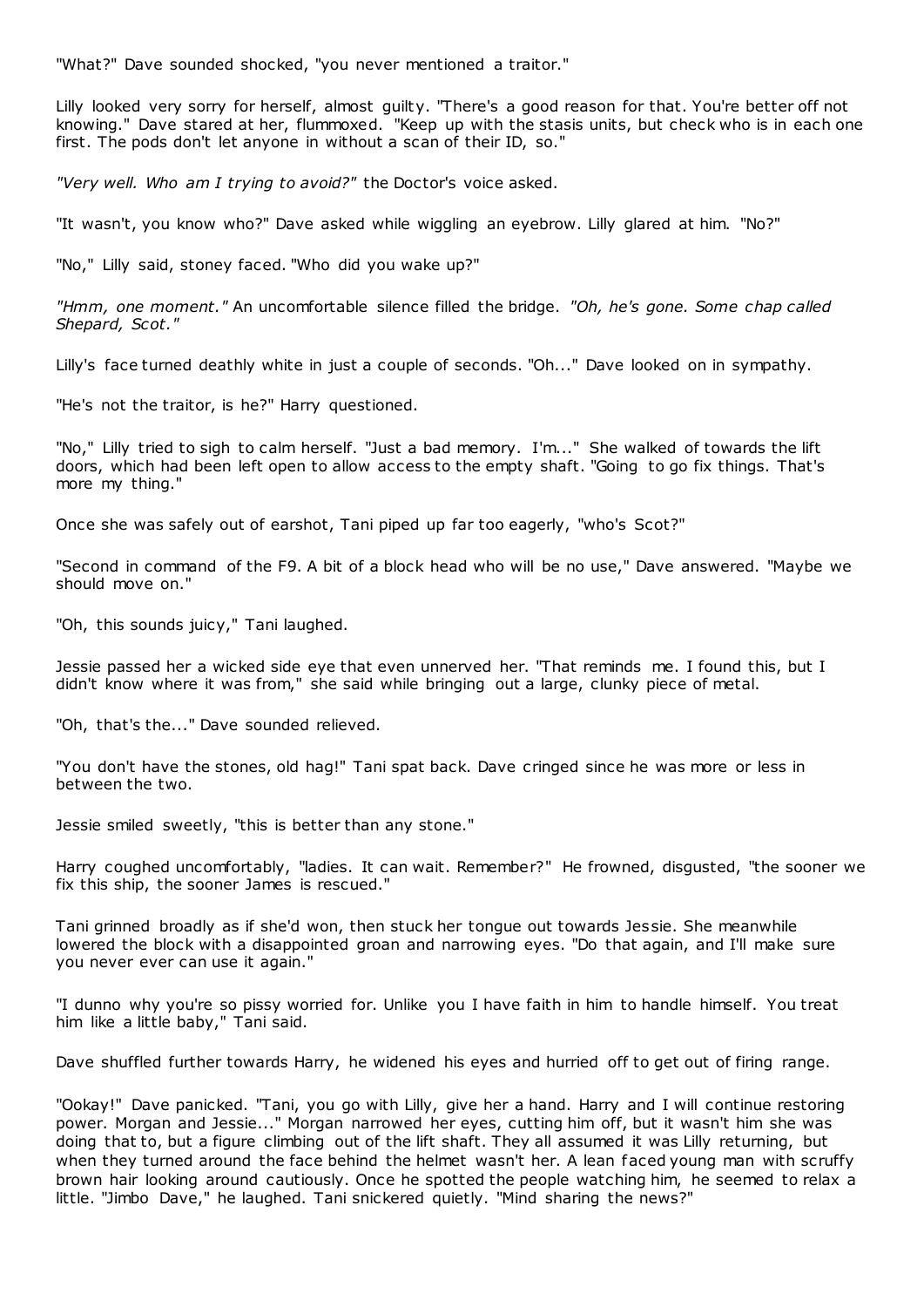Dave groaned as if he were really in pain. "It's just Dave. Everyone, this is Scot Shepard. Scot, for quickness sake, these are our allies."

Scot eyed the suspicious Morgan first, then Dave. "The bald guy too?" Dave nodded. "Right, a catch up would be swell."

"Relax," Dave said, gesturing towards Harry and Jessie, "they're the originals, they're on our side." Scot inched closer, still cautious. "Their other selves have the F9."

Scot almost got whiplash looking in Dave's direction. "What? How did they find us? Where's Lilly?"

Dave shuddered, "cut that out, she's fine, leave her be." Scot rolled his eyes before wandering off. "It's a long story. Right now we need this ship up and running so we can get it and our people back."

"Sheesh," Scot groaned, scanning the darkened bridge. "Is this a funeral ship?"

Jessie and Morgan shared similar annoyed looks. Dave meanwhile ground his teeth. "Ever since we lost the F9, the first time, we've built many more ships. Now..." he explained.

Scot laughed insincerely. "Yeah whatever. I assume baldly is reviving everyone else." He waited till he at least got a nod. "Might I suggest you avoid waking up a fella you call Uncle Ragha."

"Why? Our replicators are down, so it'd be a miracle if he found any booze," Dave said.

Scot stared as if judging him. "Yeah, you're right. Without booze and no enemy to sleep with, we should be safe."

"What the hell are you talking about?" Dave snapped.

"It's a long story," Scot said in a similar tone Dave did earlier. "We've got work to do. Who here is good with weapons?" No one answered him. "Well fine, I work better solo. I assume things haven't changed much..."

"Just leave the shields to us," Dave grumbled.

Scot winked and walked around the bridge, looking for tactical.

"He's a first officer?" Jessie groaned.

"Yep, like I said, block head. On the F9 it wasn't what you know but who," Dave replied. "Jessie can you work with him?"

"Why, what, hell no!" Jessie complained. "I have no patience for twats right now."

Dave sniggered, "oh I know."

#### **Seventh Voyager:**

A dozen guards walked alongside James toward what he thought would be Sickbay. Despite it being the same room, their version seemed to be coated in red lights and filled with strange, bizarre looking tools. There already, Damien watched the Doctor secure an unconscious Emma to the biobed with metal restraints over her limbs. Damien sneered in James' direction when he noticed his presence.

"Ah our next patient. Do come in," he snickered on approach, gradually getting more and more suspicious with every step. "Did you check?" he asked one of the guards.

"Uh, yes sir," the baffled guard lied.

Damien fortunately seemed to buy it. "Good. Quick question; what's two plus two?"

James stared back at him blankly. "I'm not helping you with your homework."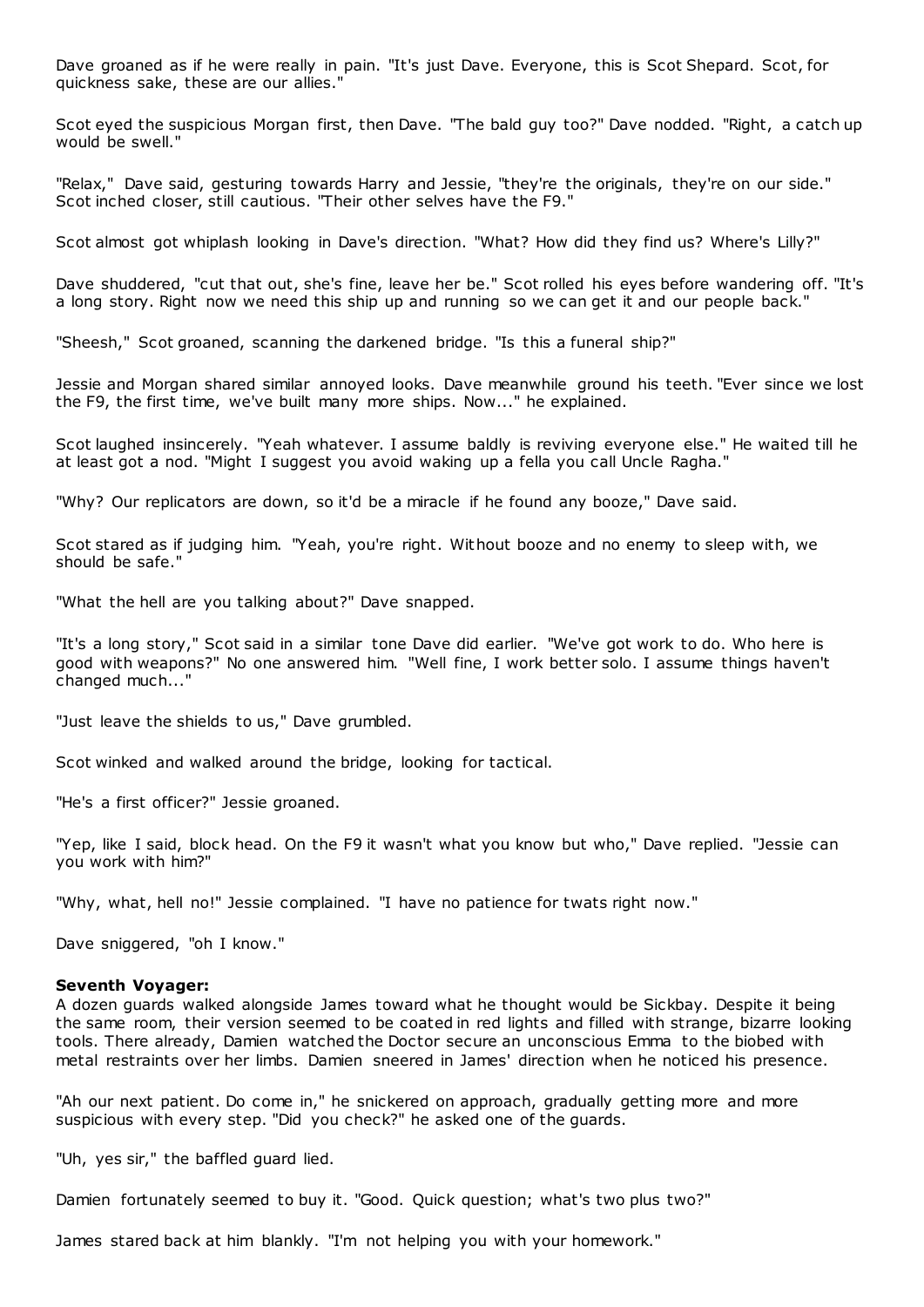Damien chuckled darkly. "I'm convinced, that's him. Leave us be."

Each of the guards looked alarmed. "But sir?" one of them stuttered.

"I can handle him, besides..." Damien said, stepping backwards towards Emma's bed. "Can you demonstrate your new toy, EMH?"

"Finally," the Doctor groaned.

He tapped on the PADD in his hand, triggering a tiny jolt from Emma's restraints. It woke Emma up with a startled, "hey don't touch the gumballs. Huh?"

"Co-operate, or the volts rise," Damien sniggered. He gestured to the guards.

James didn't look impressed as they filed out one by one, leaving him alone with the mad doctor, the strange bald teenager and their patient. "Why don't we get ahead on the cliche back and forth banter. What do you want with us?" James asked.

Damien responded with an obnoxious squeaky laugh. "I don't know how that idiot clone of yours managed to fool me. There's such an annoying difference." He approached, eyeing him with cautious hatred. "It's very simple, so you shouldn't have any trouble. You two deserve what's coming to you. Lie on the other bed. Doc!"

The Doctor sniggered maliciously, "which one? The needle injector or the amputator?"

James glanced between him and Damien, raising an eyebrow. "Ok, I suppose it would be idiot -proof to brainwash the hologram."

"Yes, it was," Damien sneered, then his brow twitched in annoyance. "The injections table! This needs to be slow."

"Aaaw," the Doctor moaned, putting down the recently picked up saw. He begrudgingly pointed at the bed to Emma's right.

"Now," Damien ordered, pointing toward the padd the Doctor was still holding.

"Fine," James groaned. Once he lay down the Doctor pressed on the padd anyway, but instead of shocking Emma, they brought forth metal restraints like hers over James' bed.

Damien cackled in his usual villainous style, meanwhile pushing in front of the Doctor. "Push off."

"What?" he grunted.

"It's no fun if you help..." Damien said flatly, then he frowned, "no wait, why am I arguing with this thing? Computer, delete the EMH."

"You son of a..." the Doctor complained as he fizzled out of existence.

"Now," Damien chuckled, focusing on a tray nearby full of different equipment. "Who should be first?"

Emma turned only her head towards James, "who's the bald creep?"

He shrugged, "I dunno, but maybe we should humour him for a bit, he seems a bit sensitive."

Damien blinked furiously at them both, "very well, if you insist!" Huffily he grabbed what looked like a syringe from the tray and stomped closer to James' bed, aiming it in his direction. Emma's laughing and pretend huffing made him jab it into James' shoulder as if it were a knife. "That should dull your senses. Since you have nothing much to you, you'll probably not notice the difference. At least not yet."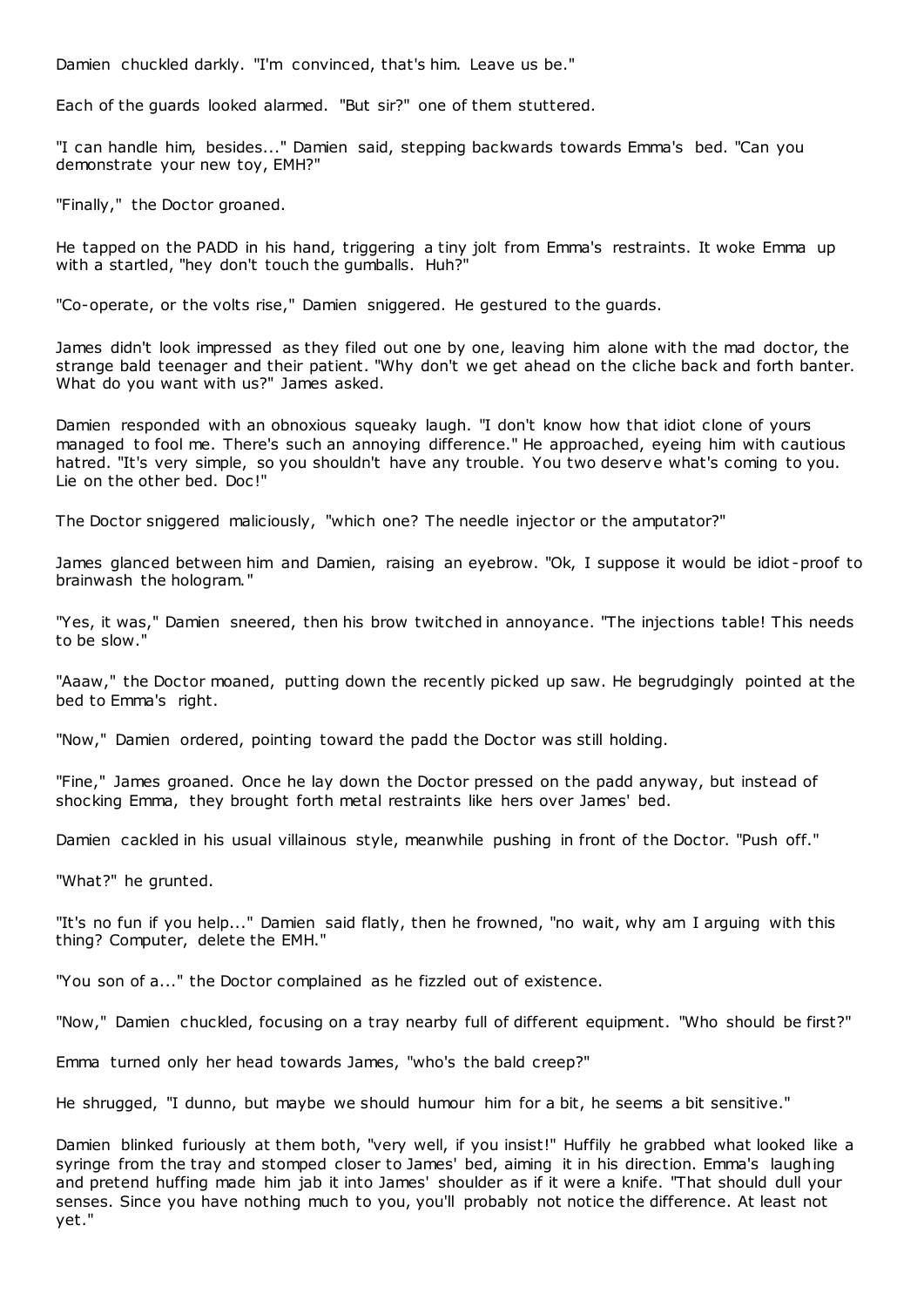"Speaking from experience, hmm?" Emma taunted him. Damien swung around, grabbing the first thing his hand brushed in the tray. "While we wait, for you I have some karma. A serum that mimics the pain a man feels when he's kicked in your favourite place to strike. Only it's all over the body, and lasts longer."

"No thanks. I'd rather do it for real, maybe inch a bit closer," Emma said, fidgeting in her cuffs. Damien leaned in with the hypospray, making her look bemused as well as disgusted. "I think you're getting your nappies crossed, he's over there." The spray was pushed into her arm. Moments later stabbing pains struck her stomach over and over again, triggering the need to double over but she was stuck where she was. All she could do was twitch and bite her lip.

Damien laughed at her pain while James shifted slightly, he seemed to be stuck as well. "Oh sorry, I got ahead of myself, that was the second injection," Damien pretended to sound concerned. Emma stared furiously at him. "Fun, fun. Now where's the one where the vic slowly suffocates?" He started rummaging through his tray.

"You've already used that one," James muttered.

Damien pretended to look confused. "What's that?" He turned to peer over him, "feeling a little groggy there, killer? Then it's your turn a lot sooner, good. I hope you know how to hold your breath, this'll last longer."

## **Z5:**

"Ah ha, there it is," Scot said from under a console. Jessie stood nearby, absent mindedly drumming her fingers. "These new phasers. We're lucky you didn't blow us up with that stunt. They're packing way too much juice."

"Don't you listen?" Jessie said irritably, "they reflected our phasers."

Scot stuck his head out to peer up at her, "at double the power, I know. It wouldn't have done this much damage, unless your new better shields are like tin foil."

"Doesn't matter now. I want to know how they snuck up on us with their fancy cloak they did not have in our previous encounters," Jessie said.

"Yep, he wouldn't stop boasting about it but it was always a no show," Scot said, standing back up. "Look, I'm bummed they got the ship too..."

"Yeah right," Jessie scoffed.

"Oh," Scot sighed, "they took one of yours. Weird, wonder why. Was it someone his Voyager didn't have yet?"

"No... kinda," Jessie mumbled to his confusion, "forget it."

"Yes, we want to know why Lilly fled in horror the moment she knew you were awake," Harry said on approach.

Jessie rolled her eyes. "Learned from the best, huh Harry?"

Harry was put off, offended for a moment. Scot as well until he realised something, then his whole frame fell. "Oh, she did. Course."

"Course?" Harry said in a hinting tone.

"I dunno," Scot hesitated. "If I don't tell the whole thing, I don't come off too well." At the opposite side of the bridge Dave laughed bitterly. "Fine, as well. It might explain other things too, so two birds, one shot. We had recently arrived back home, only to be immediately redrafted on another mission. For it we had some important company."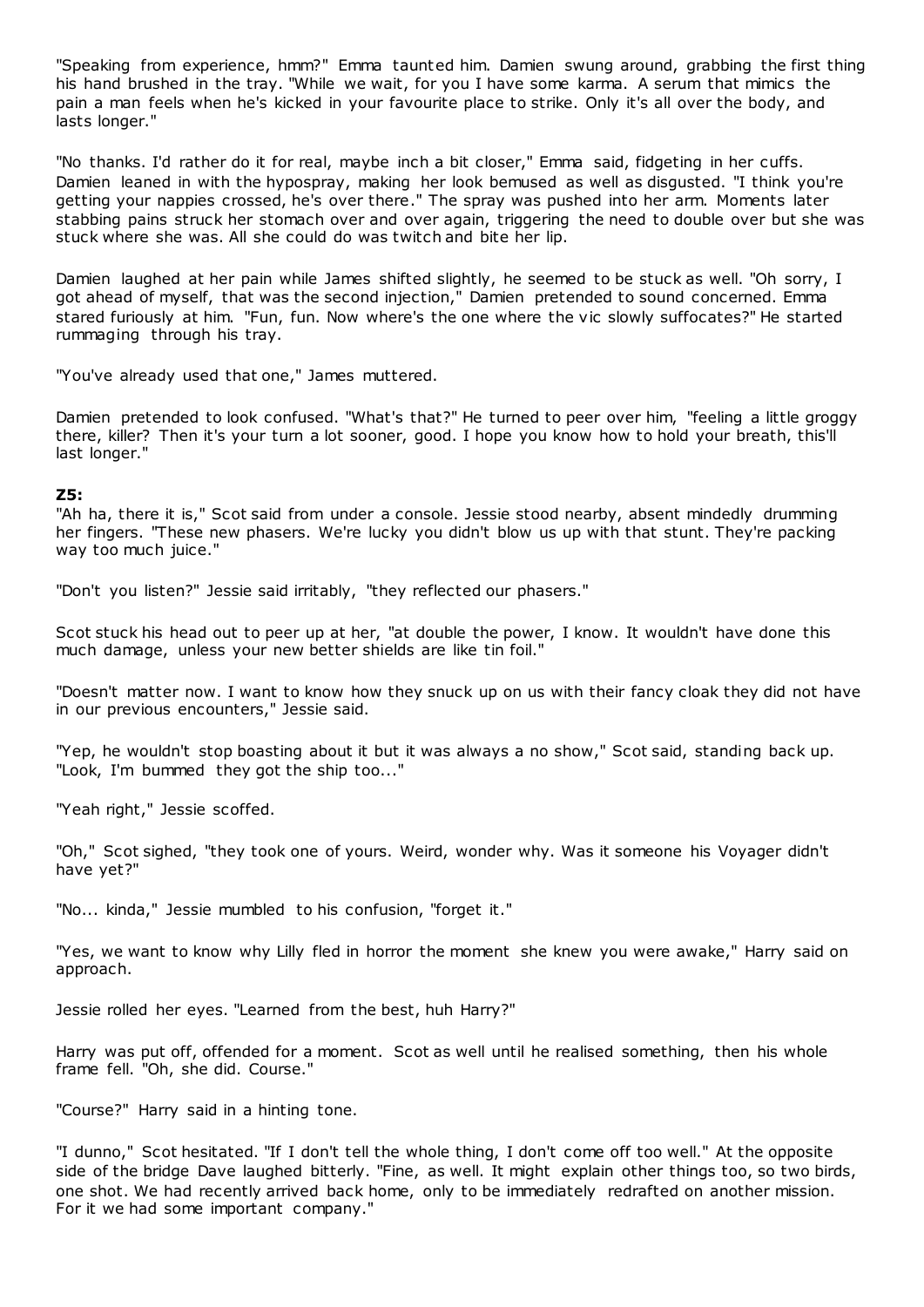*The red ship still in its prime entered orbit with a couple other ships around a golden planet, the blaring sun behind it cast a shadow over the ships.*

*Lilly stomped ahead up into the bridge, her face red, followed by a middle aged man sporting similar red hair and a lighter shaded goatee.*

*"No way, this is my ship. I'll call it what I bloody want," she whined.*

*"This is the flagship of the fleet, our first impression with other races. Be reasonable," the man argued.*

*"The only one embarrassed when we met the Vulcans was you, Uncle," Lilly hissed.*

*Scot dared to approach them both. "Lilly, what..." The man cleared his throat, expecting something from him. "Minister Ragha, welcome to the Lil..."*

*"No! We can't call it that anymore!" Lilly huffily said, eyeing the man. "It's too girly and kiddy, like me."*

*"That's not what I mean. You're putting words in my mouth," Ragha tried to say in a soothing voice.*

*Lilly scowled back at her uncle. "Oh go put a bottle in it instead, it's used to it."*

*Ragha laughed nervously, "you're really proving your own point." He handed her a little tablet, she turned her head away from him. "They claim to be from a mirror universe, unable to get back home. Since they're humans, we're meeting them on the down low," he whispered the last part.*

*Lilly peered at what he'd give her, she laughed bitterly at it. "Voyager? And you're worried that I name my ships after me." She walked off chuckling, "what's it doing here? Did it get turned around at Pluto and nobody bothered to ask for directions?"*

*"Buck up kiddo," Ragha deeply laughed as he followed her, only to try and ruffle her hair. She side stepped to avoid it. "I'll get out of your hair for now. Call me when we arrive. It's my job to make first contact with our hillbilly cousins."*

*Lilly waited for him to go back the way he came and for the door to shut so she could click her tongue. "You got all that?"*

*"Enough," Scot replied. "Maybe it's time for the G series after all."*

*"No," Lilly cringed. "I always said the F9 would be the last Lillyia, but not like this. I don't wanna change the name," Lilly complained.*

*Scot sighed, "yeah me neither, it's nice." Lilly eyed him suspiciously, and he wasn't the only one, some of the bridge crew stared as well. "You know, cos you like ship designing and stuff, so nice that you put yourself into every ship."*

*"Awkward," a crewmember whispered to their console partner.*

*Lilly tiptoed across to Scot and lowered her voice, "I told you. You've got to stop doing this. It's embarrassing."*

"Sorry, I said," Scot said with a pout on his face.

"This is supposed to be the better, your version of this?" Harry said in a bored voice, his chin cupped in his hand. The rest of the bridge had similar expressions and positions.

Scot looked on awkwardly towards his listeners. "I haven't even gotten to that part yet. Anyway, we reached this mysterious Voyager. We were a little too shocked that Humans could build such a thing even in an AU, that we didn't realise something was off about them until we met Janeway in person."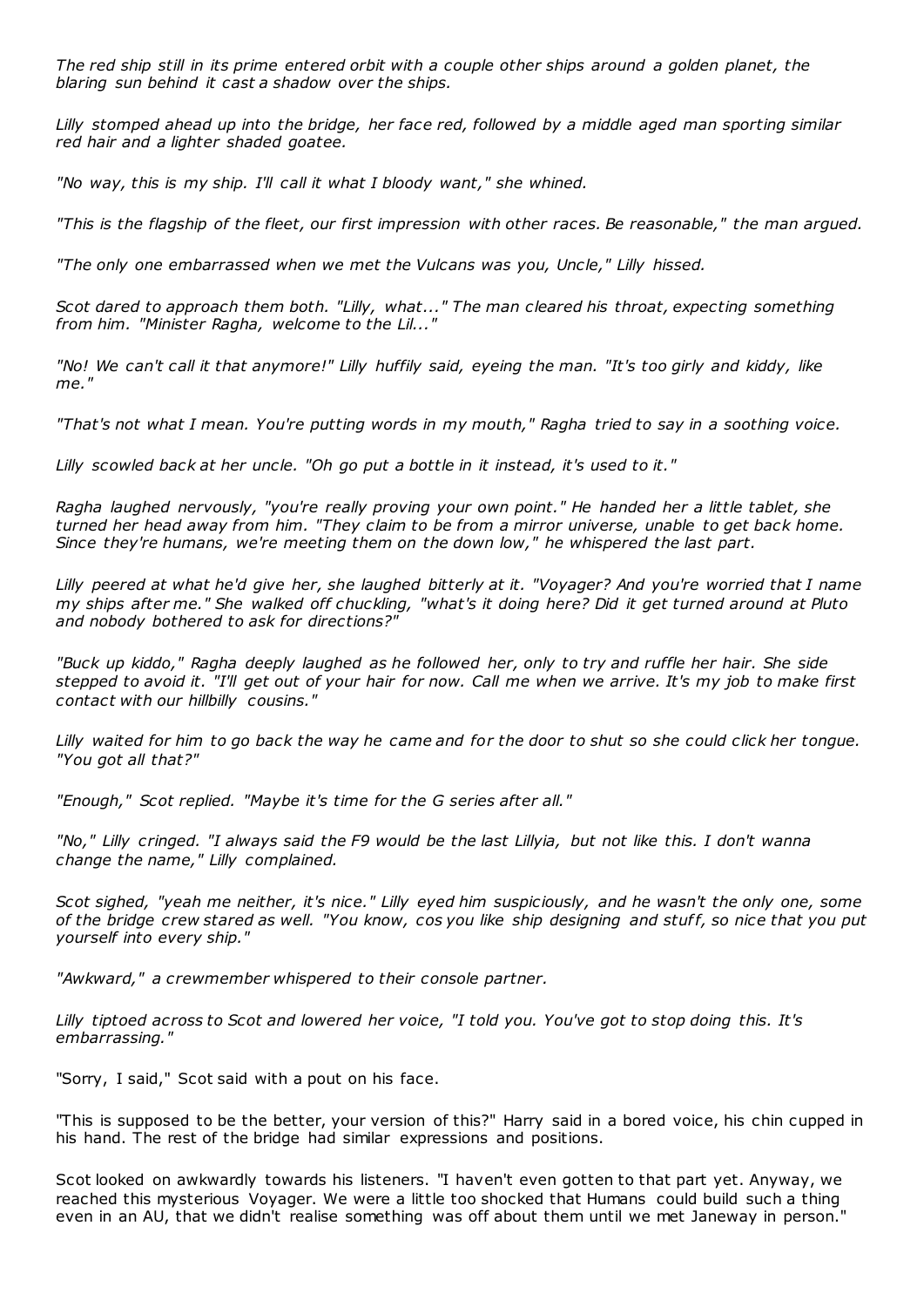*"Hi, welcome to the..." Scot trailed off to a an embarrassed mutter, "F9."*

*"Oh," Janeway laughed, "I so hope that's the shortcut for the drinks machine. I'm dying."*

*Scot and the two security crewmembers he brought, stared at the woman with similar blank stares. Beside her Chakotay painted on a friendly smile. "You had a drink only two seconds ago. You were still drinking it when we were transporting."*

*Janeway looked down at the cup in her hands. "Oooh!" her eyes bugged out as she quickly chugged whatever was in it.*

"I dunno, that seems pretty normal to us," Jessie said.

Scot thought she was joking, he snorted into sniggers until he noticed Dave's very forced straight face and eyes rolling to the side. "Oh."

*"I'm Commander Chakotay, first officer of the USS Voyager," Chakotay said, trying desperately to avoid looking at his Captain with the remainder of her drink stuck to her cheek. "We're so happy to meet you."*

*"Yes, so happy we brought these," Janeway said, pointing to a chest by her feet. "Courtesy of our chef."*

"Oh my god, they are evil," Harry stammered, his eyes bugging nearly out.

*The chest had been opened to reveal delicious looking biscuits. Neither Scot nor his security people died from trying one.*

*"Thank you Captain," Scot said.*

*"Please," Janeway said with a cheeky wink, the tea bag still stuck to her face, "call me Kathryn."*

"Wait a god damn minute!" Harry blurted out. Scot groaned at yet another interruption. "I thought Seventh Voyager was captained by her sister, Phoebe."

Jessie shrivelled her face up in disgust and confusion, "a tea bag?"

*"Heh no, first name basis always gets me in trouble," Scot chuckled nervously.*

*Kathryn turned to gesture at the rest of her party. "I hope you don't mind, but I asked for my dimension travel experts to come as well. This is Six..." Six waved too much with a super cheerful grin on her face. "Don't worry, we rescued her from those gross zombie robots, she's one of us."*

*"Oh that's not what we're worried about," the female security officer said, faking a smile.*

*"Great," Kathryn broadly smiled as well. "And this is my dear sister Phoebe." The F9 crew got metaphorical whiplash looking at the woman staring daggers at the wall. She heard her name and forced a smile onto her face. "Long story short, her little oopsie is why we're here. "*

*Phoebe's smile almost lost its structural integrity. "Yes well, you make one little typo and you never hear the annoying end of it."*

*"You can travel dimensions?" Scot questioned uneasily.*

*Phoebe rolled her eyes and looked away, mouthing duh. Only Scot noticed. Kathryn giggled innocently, "oh we get up to all sorts. Time travel, stuff, you name it."*

*Scot's blank face twitched, "um, then why do you need us?"*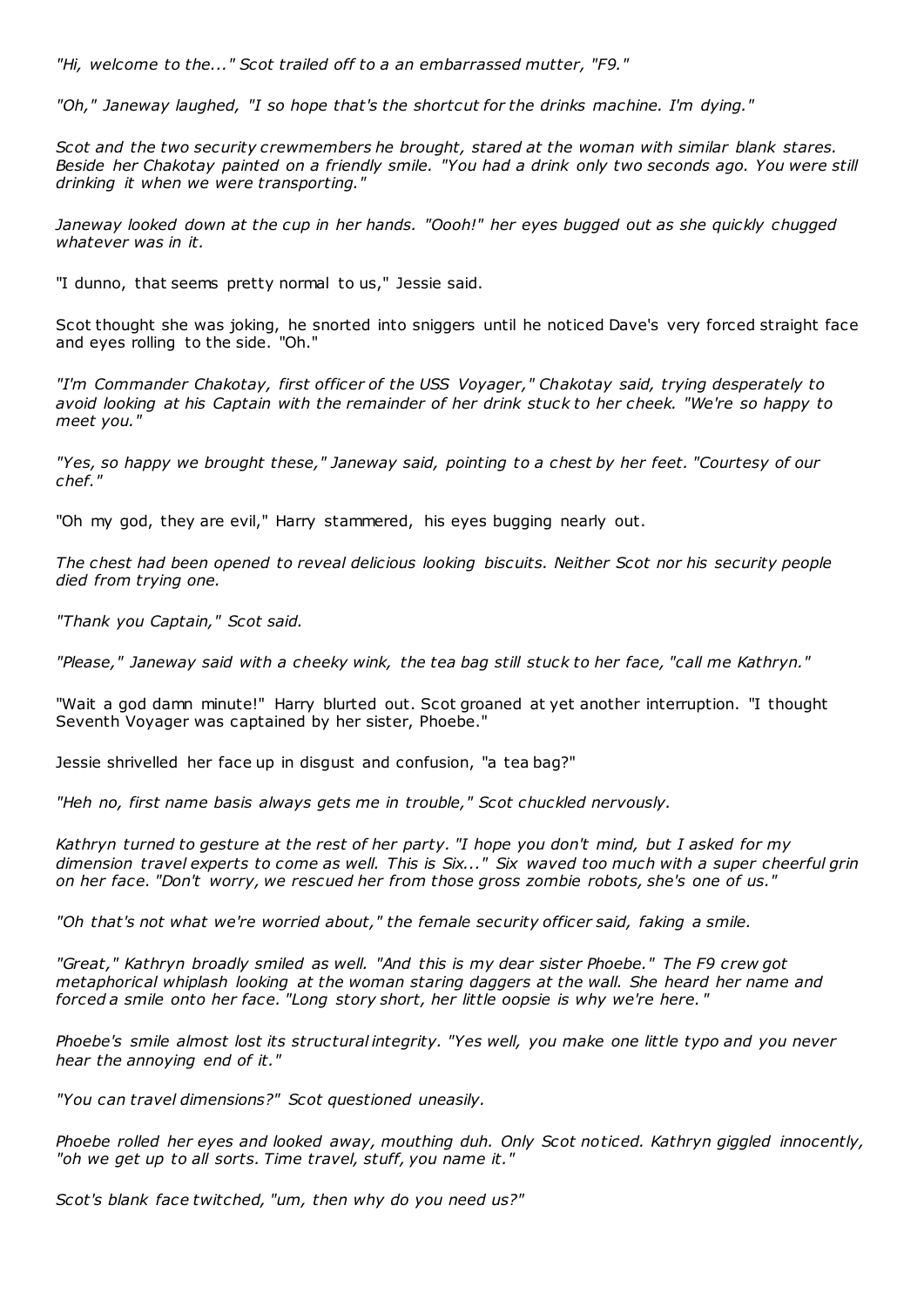*"It's a little embarrassing," Chakotay admitted. "We've been lost for a long time and wanted to go home. Only we can't find it. This is the closest reality to ours."*

*Scot tried to hide his discomfort, "er Kim, why don't you two take them to the boardroom. I'll join you after I..."*

*"Oh are you getting the refreshments? Tea and scones would be lovely," Kathryn said, sighing like she was relaxing on a beach.*

"Oh god, stop. Mum and tea, we get it, she was evil," Morgan groaned.

Scot quietly laughed, "actually, she was pretty nice. Too nice in fact."

"You mean *too nice* as in *suspicious*?" Jessie said.

"No not at all," Scot answered meekly.

*Scot entered the F9 bridge, the blue lights flashing instantly put him on edge. "What's happening?"*

*Lilly didn't look impressed sitting in the big chair, she pointed at the screen at the front of the bridge. Scot looked to see a furious Chakotay taking up most of it.*

*"About time. Perhaps you'd like to explain this," he growled.*

*"Er, explain..." Scot said as Chakotay moved aside to show he was in the Conferenc e Room. Everyone saw Kathryn passed out over the large table, surrounded by cups. "Erm, forgive me but I don't see anything wrong."*

*"This is a mistake, surely..." Ragha's voice said from off screen.*

*Lilly bolted upright, her eyes wide in horror. "Uncle?"*

*"Very funny Shepard," Chakotay grumbled. "I hope you realise this is a declaration of war, Ligers. And you had the cheek to call us the barbarians."*

*"I... don't understand, she..." Scot stuttered.*

*"What's to misunderstand? Kathryn is dead, our baby walked in on the so called negotiations," Chakotay snarled. "Instead she found her mummy like this, and your drunken minister standing over her."*

*Lilly hurried forward, passing Scot and standing behind the helmsman. "Wait, let me speak to the minister. We have no reason to attack your captain, we..."*

*Tuvok walked up beside Chakotay. "Logically there are a multitude of reasons. The obvious one is that you live in an utopia with your advanced technology, while the vast majority of your fellow humans live in the past, so to speak. They die of starvation, wars, prejudice and ignorance."*

*"But..." Lilly protested.*

*"Admit it, we are nothing but vermin to you. You were never going to welcome us here," Chakotay grumbled.*

*Ragha briefly entered the screen, struggling with James. "Lilly, don't listen, they're..." he cried before he was dragged back out of sight.*

*"You will come to regret this. On the seventh hour, we strike," Chakotay said, then the screen changed to show Voyager facing them.*

"This story contradicts Lilly's, quite a bit," Jessie said suspiciously.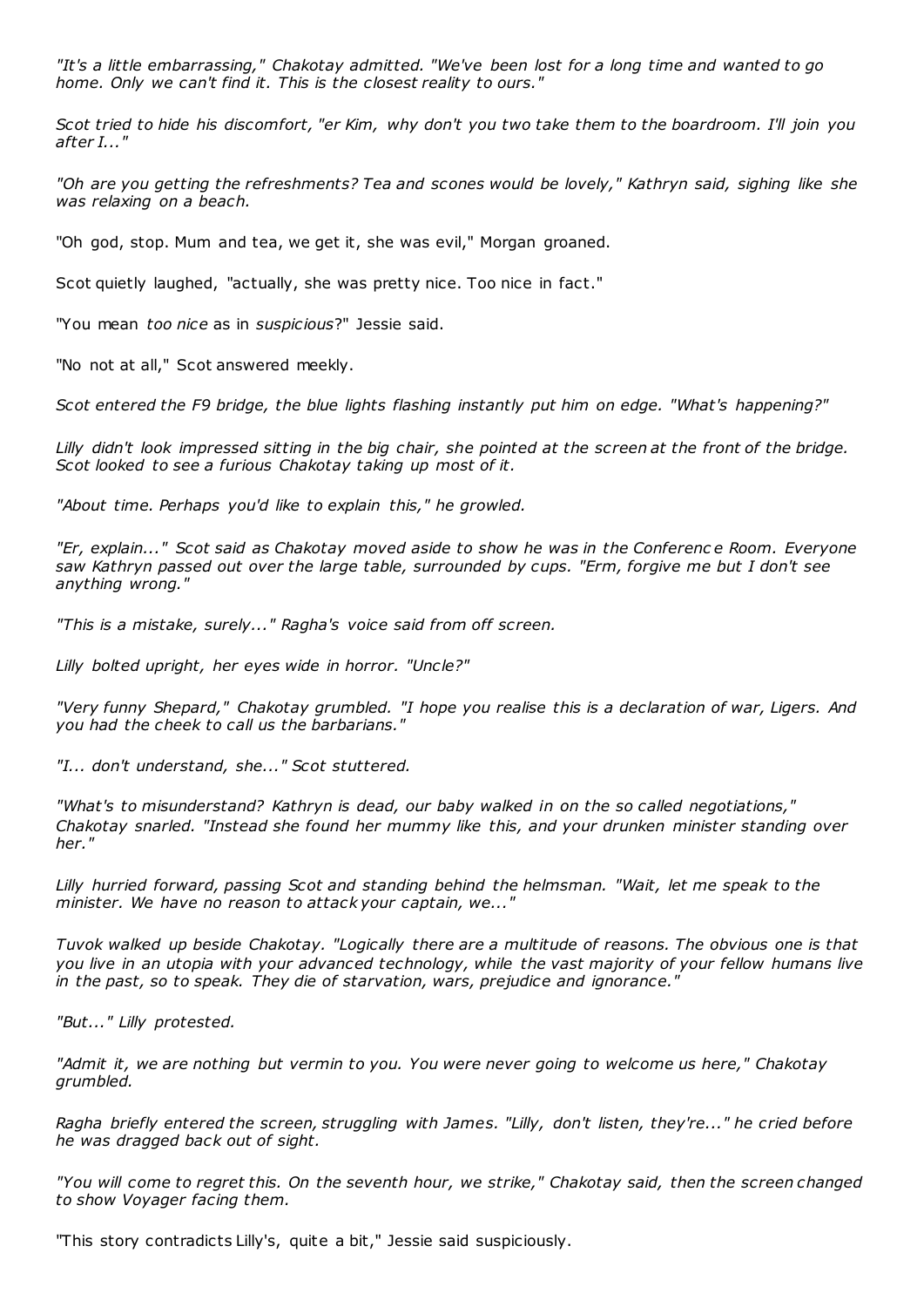Scot nodded, "I'm not surprised. She worshiped her uncle as a kid. What he did..."

"No. Jessie probably means that Lilly said nothing of the Ligers starting your little war," Harry said impatiently, staring accusing daggers at him.

Tani glanced between them both looking very bored. "When are you getting to the part with you pissing off Lilly?"

"I'd be finished if people stopped interrupting me," Scot snapped. The way Dave looked across, the others assumed it was out of character for him. Scot cleared his throat, "that wasn't the start of the war. Voyager was a lone ship with no backup. Humans in our reality and time were, primitive to say the least. We agreed to help them return home in exchange that they return Ragha, we'd trial him and punish if needs be. He wasn't. That... was our downfall. The public were divided on it, the ones who already opposed monarchy rule called it an abuse of power."

Tani groaned loudly, "oh, so all you did was try to lock up her Uncle. Boring."

"I wish," Scot said. Jessie and Morgan frowned at him, Harry tried not to laugh instead. "Lilly refused to believe he killed her. He insisted he was late to the conference because he was... with Janeway's sister."

Morgan cringed, "eeew, you mean...?" Scot nodded. Dave though shook his head and rolled his eyes.

"No he doesn't. He's stalling, talking rubbish," Dave groaned. "Everyone knows that Janeway was murdered by her own sister. Why do you think Phoebe took over the Voyager instead of Chakot ay? He knew all along who did it, she had him and everyone else wrapped around her finger. A devious woman, cleverer than she makes out."

Scot stomped over to him, "you're in denial Jimbo."

"For the last time..." Dave snapped.

"Yeah yeah, you're Davey. You're trying to tell me you forgot Ragha campaigned for democracy rule, that royalty was an archaic *human* invention we had to abandon. And what do you know, he got what he wanted," Scot rambled. Dave scoffed and walked off to work on a broken station, attempting to ignore him. "You still defend him, when he couldn't care less about you or Lilly. You two were in his way and you know it."

"Oh enough!" Harry yelled in his direction. "I don't know, or care about this minister uncle guy, nor what he may or may not have done to Seventh Janeway." Morgan pulled another face. "Either of them. Dave's right, you're stalling. You don't want to tell us what happened with you and Lilly."

Morgan sighed very impatiently, "wait, is that how this started? I thought Craig was the wannabe novelist around here."

Scot laughed a little nervously. "I told you. If I got straight to the point, you wouldn't get it. Especially if Dave here has been telling his version of the story."

"You mean the truth?" Dave muttered.

"Sure, in an avoidy sorta way," Scot smirked in his direction. "Maybe you guys can tell me what you know, and I'll go from there.

Jessie got back on with her work, while Morgan looked around for her own. Tani merely shrugged and avoided looking in his direction. All that was left appeared to be Harry. With a heavy groan first, he quickly whispered a few sentences near his ear. Afterwards Scot waited as if there was more, but there wasn't.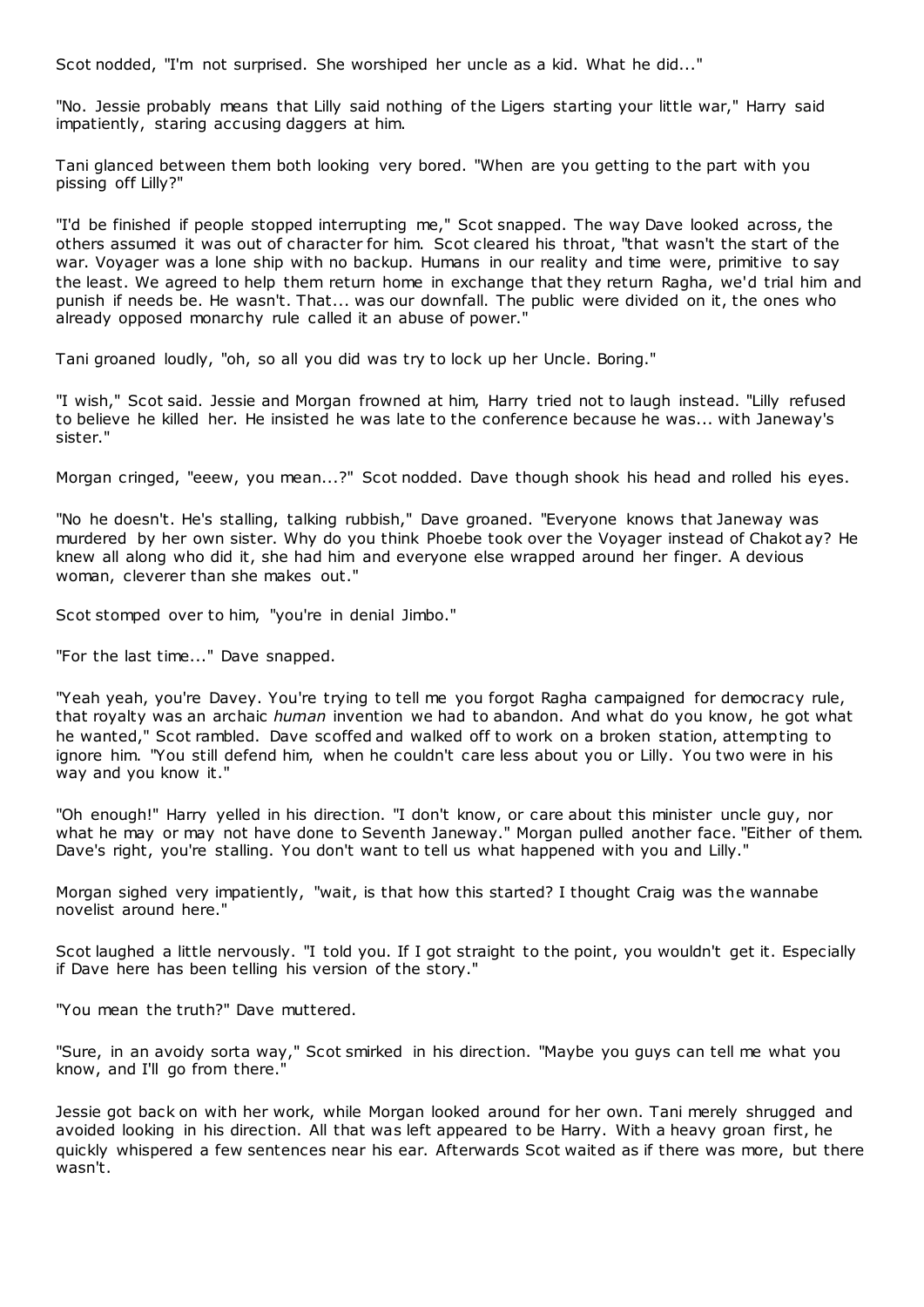"Okay then," he said eventually after some silence. "We followed Voyager into whatever dimension they fled to. Lilly thought they'd manipulate other realities of us, and wanted to stop them by any means necessary. That's when we met... him."

Tani perked up, "oh the evil James, is he hotter or not?"

A bemused Scot looked around the bridge for help, in the end he settled on Dave facepalming into a console. He thought it was best to ignore her again and continue. "The Boss, he's brilliant. A genius..." Jessie snorted into laughter, Harry struggled as well. "We fought against Voyager for hours until we were forced to retreat. Unable to return home, we set a course for this nebula. At the time we didn't know its effects, so we were worried Voyager would follow. Lilly knew they would come for her anyway." Dave glanced across, frowning. Scot didn't notice, he was too busy staring down at the floor. "I tried to stop her, but she had Emma with her." Harry nodded knowingly. "And the rest you know."

"I think you're missing one tiny, not important bit," Dave said firmly.

Scot flinched. "Yeah I was getting to that. I'm just..."

"You couldn't think of a way to make you seem less douchey and stalkery?" Dave said.

Jessie glanced back up and narrowed her eyes, more curious than anything else, glancing between the two.

Scot sighed. "Fine, fine!" he complained. "I kissed her. She got mad and left. I never saw her again."

Jessie and Tani side eyed each other, Tani accusingly so, Jessie with a straight face. Dave shook his head. "Was that before or after the civil war?" Tani asked. Jessie pointed another stare at her, this one was of disgust.

"After. Lilly insisted it was her responsibility to distract them while we escaped, claiming this Boss would need her for his plan," Scot said frantically. He noticed the many looks of disapproval pointed at him. It riled him up a tad. "Look, I know it was bad timing now, but then it seemed right."

Tani rolled her eyes. "Let me guess, since she was your best friend forever, she had to fancy you," she said. Jessie fumed in her direction. Tani smiled, c atching that in the corner of her eye. "Tut, such ego and entitlement."

"Look, no..." Scot protested.

Jessie's scoff interrupted him, "no, I'm sure he did the much better jumping on her when she's rejected him multiple times, and forcing a tongue down her throat. So romantic ."

Tani chewed the inside of her mouth to hold her back. Scot glanced between the two, then walked over to Harry. He shook his head frantically.

"You know, that's how it's done. Otherwise nobody would get together. Everyone would be politely asking may I have a smooch, it'd be boring," Tani said.

Jessie deeply sighed. "Of course, you're right. How awful would that be," she said, clearly sarcastic . "At least James would get through the day without being molested. Me too. The horror."

Tani laughed obnoxiously, "yeah, you wish."

Jessie scrunched up her face, shaking her head, "what?"

"Tani," Harry whined, "we're gonna need transporters if we're gonna rescue people."

Tani brightened up, "oh absolutely, boss." She hurried out, smiling in victory.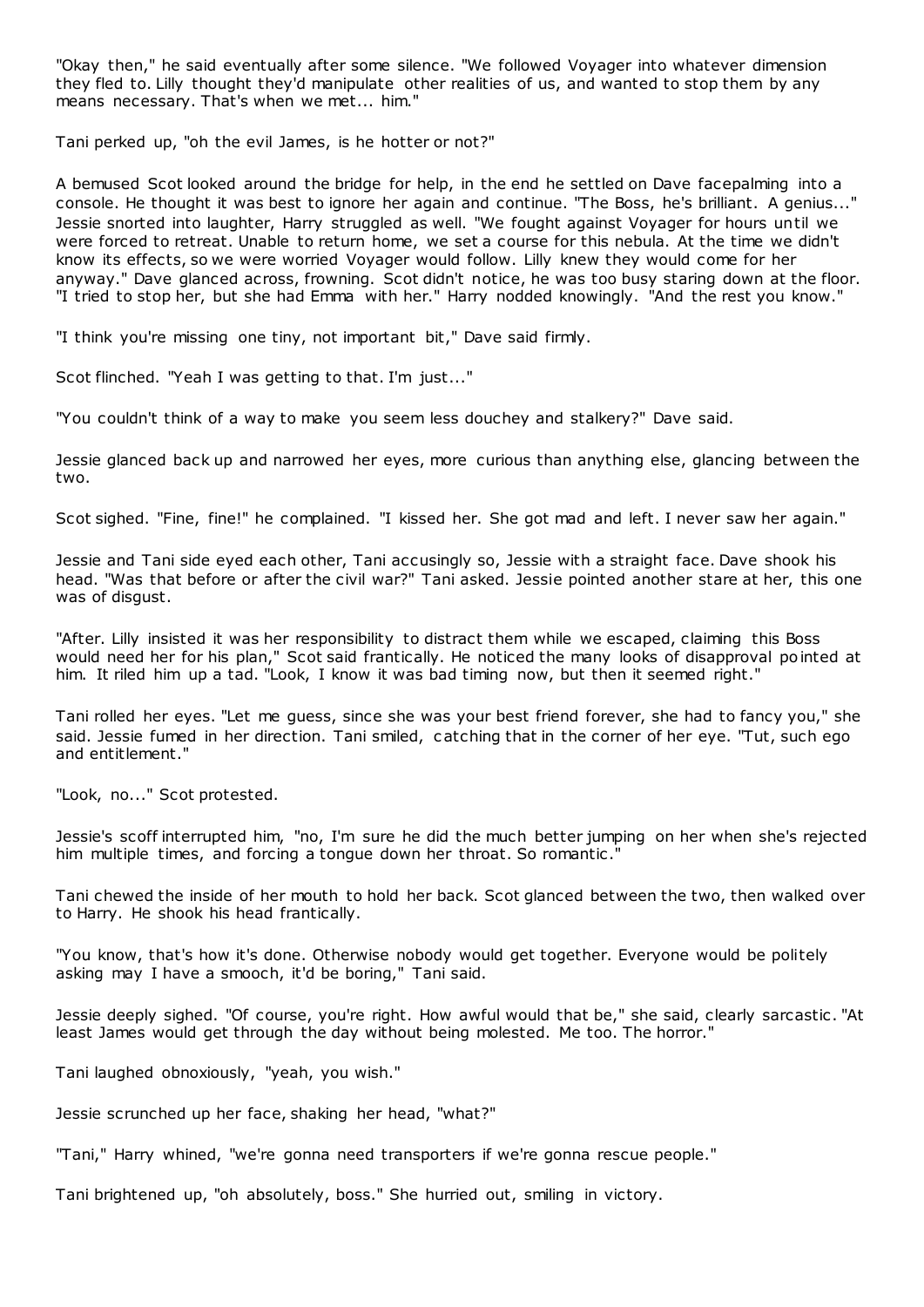Scot looked relieved, probably because that was over and so was his flashbacks. "So yup, I'll get back to those weapons and..." He walked back over to Tactical, he was a little put off by the red faced, frowning Jessie still there. "Um, I can finish this solo, if you..."

"Did you tell her anything, she have any clue what you were going to do?" Jessie quietly asked.

"Well," Scot hesitated, unsure how to answer. "I didn't jump on her, if that's what you're thinking." Jessie glanced away, briefly grinding her teeth. "We've been friends a very long time. I've always liked her and wanted more, but..." he trailed off, thinking he wasn't doing himself any favours with that train. "I misread her, and when she said no, I backed off."

"Sure, you say that now," Jessie sniped as she walked around him and away.

"Hey," Scot was offended, he swirled around to follow a little ways behind her, "you don't know, you weren't there. I'm not the creep Dave's painting me as, but I admit I made a mistake which has probably ruined my friendship with her." Jessie stopped, wincing with her back still to him. "A mistake, putting it mildly," he muttered, "the biggest one I ever made. I never got to apologise. Don't judge me when you don't know."

Jessie sighed despondently, "maybe I do," she whispered to herself. She moved across to Harry, he was meanwhile wondering what she said. "I think I'll help Lilly in Engineering."

"Yeah sure, wherever," Harry stuttered, watching her walk away.

# **Seventh Voyager:**

Phoebe sat in the Ready Room, back facing the main door, glaring at a PADD in her hands.

"I feel it again. The pull to my real self, it's the cost of my free will," she grumbled. "It sickens me. Show me again the true spirit of the Janeways, so I don't end up like you..." she clawed at the picture of Kathryn smiling straight ahead, "big sister. You mock me?"

Chakotay walked straight in, startling her into throwing it over her shoulder into the desk, smashing all of the tea cups she had there. He laughed at the resulting mess. "Oh that wasn't cups of tea by any chance was it?"

Phoebe span her chair around, already armed with the Death Glare. "What do you want?" she spat.

Chakotay reached for the PADD to have a peek. The picture softened his features for a moment. "Oh what a loaded question."

"Pathetic," Phoebe hissed, getting up. She snatched the picture from him. "What did you and her create, nothing useful, a weakling. What did we create..."

"Nothing," Chakotay replied with some offense. Phoebe growled before walking off to the sofa. "Alex, Damien, he's your mess to clean up. Don't think I'll fall for it again."

Phoebe laughed bitterly. "Why break the habit..." she narrowed her eyes and span around. "Don't tell me he's finished down there already."

"No," Chakotay sniggered, "last I heard he'd ordered the cloning machine to be dug out of the closet."

"Ohno, not again. Neelix is still serving the leftovers from the last time," Phoebe shuddered. "Do we have any left anyway?"

Chakotay made a little affirmative hmmm sound. "One."

# **Sickbay:**

Damien waited impatiently in the lab, waiting for the replicator looking machine to make a beeping sound. Instead of it being permanently open, it had a microwave like door he had to open. The contents inside made him giggle like a child.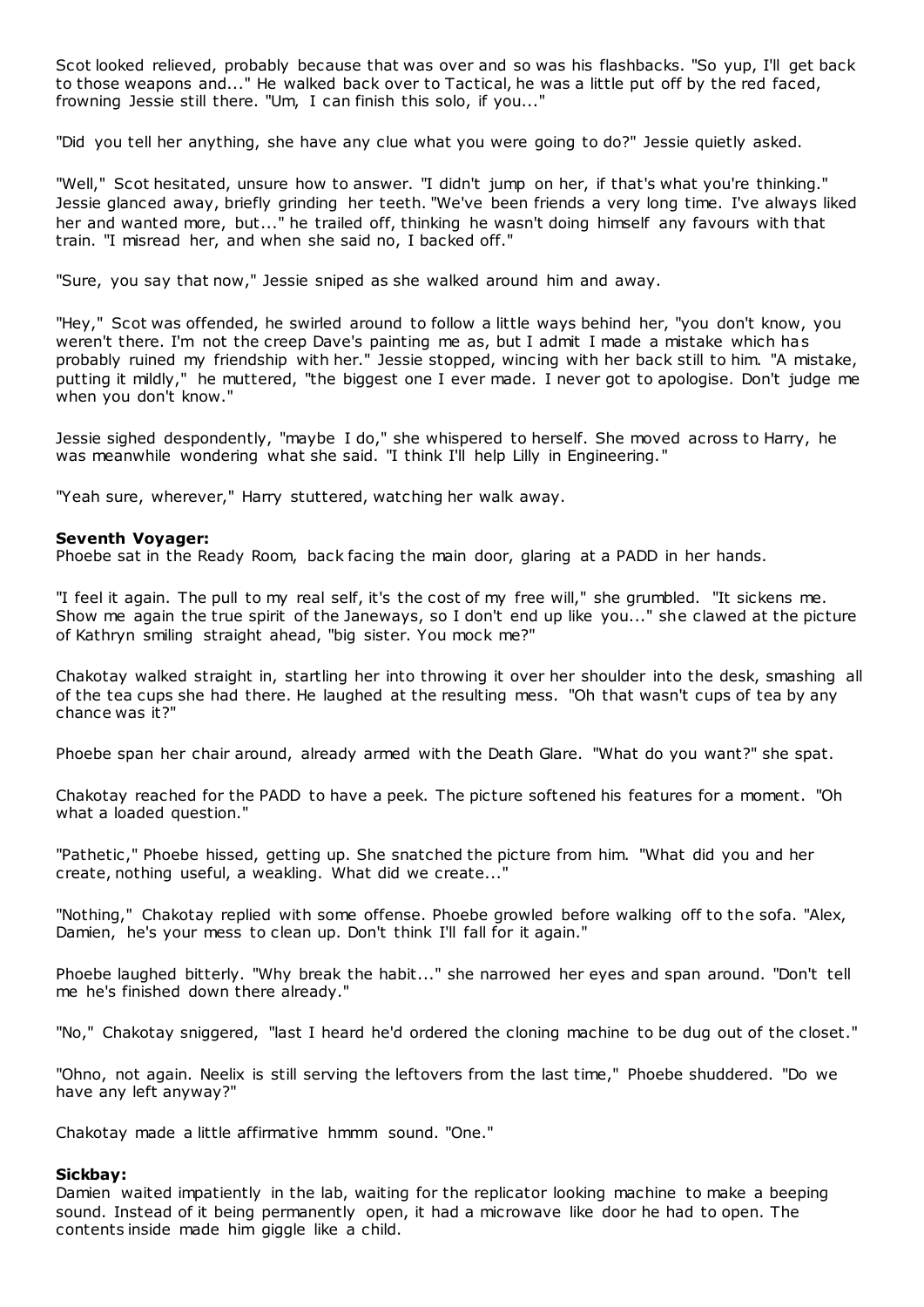## **Ready Room:**

"Well it'll keep him busy," Phoebe said.

Chakotay shook his head, "no need. We've got it." Phoebe didn't look impressed, he wrongly assumed she didn't understand. "You know, the drive."

"Are you sure? One hour ago somebody brought me what looked like a joystick," Phoebe said.

"Somebody's already glued it to his station," Chakotay said. "Yes we're sure. It's what Taylor and that Liger girl were working on. It also matched the description of twinkly lights and if kicked could radiate you."

Phoebe sniggered, "excellent. B'Elanna better be already installing it."

"As we speak," Chakotay smirked.

"Then we better be making tracks," Phoebe said, wiping the smirk off his face. She passed by him to go to the bridge.

"Now? I'd feel better with coaxial insurance," Chakotay stuttered, rushing after him.

"I'm not going anywhere without giving my sister a proper goodbye," Phoebe snickered. She was put off by Tom making engine sounds while roughly pushing a gearbox in circles. "And maybe a backup helmsman."

Chakotay shrugged and went to take his so called station; his seat.

"Tom, overcompensate later. Set a course for Voyager," Phoebe ordered. Tom was about to do so, he'd barely turned his chair around when she barked, "not through the nebula this time. Around!" To make things worse she snatched his new toy away.

"Spoil sport," he pouted.

#### **Fifth Voyager:**

"Here they come," Craig said from opps.

Kathryn was still in the middle of a sip of coffee, so Chakotay thoughtfully covered for her. "It's time to break a mirror. Red Alert, battle stations."

Kathryn glared at him but it only made him laugh. "You call that a pun or a witty line? You embarrass us all!"

"Setting a rendezvous course," Tom said while the two bickered.

#### **Seventh Voyager:**

Damien cackled with evil glee on his way back through the office. His prisoners were unaware he was no longer alone since his followers were much shorter than the biobeds.

"Ah, welcome back to part two of the Torture Files. Our still the same guests; the devilly angelic ball breaker, and the psychotic stabber of many," Damien sneered.

"Hey, there was no proof, it's not true!" Emma stuttered.

Her outburst put Damien off for a few seconds. "I was referring to both of you."

Emma glared in James' direction. "Are you stealing my stuff? Get your own fun!"

"You're the ball breaker," James said matter of factly, "I should know."

"Oh," Emma laughed, a little relieved. It didn't last, "I need to get myself a knife."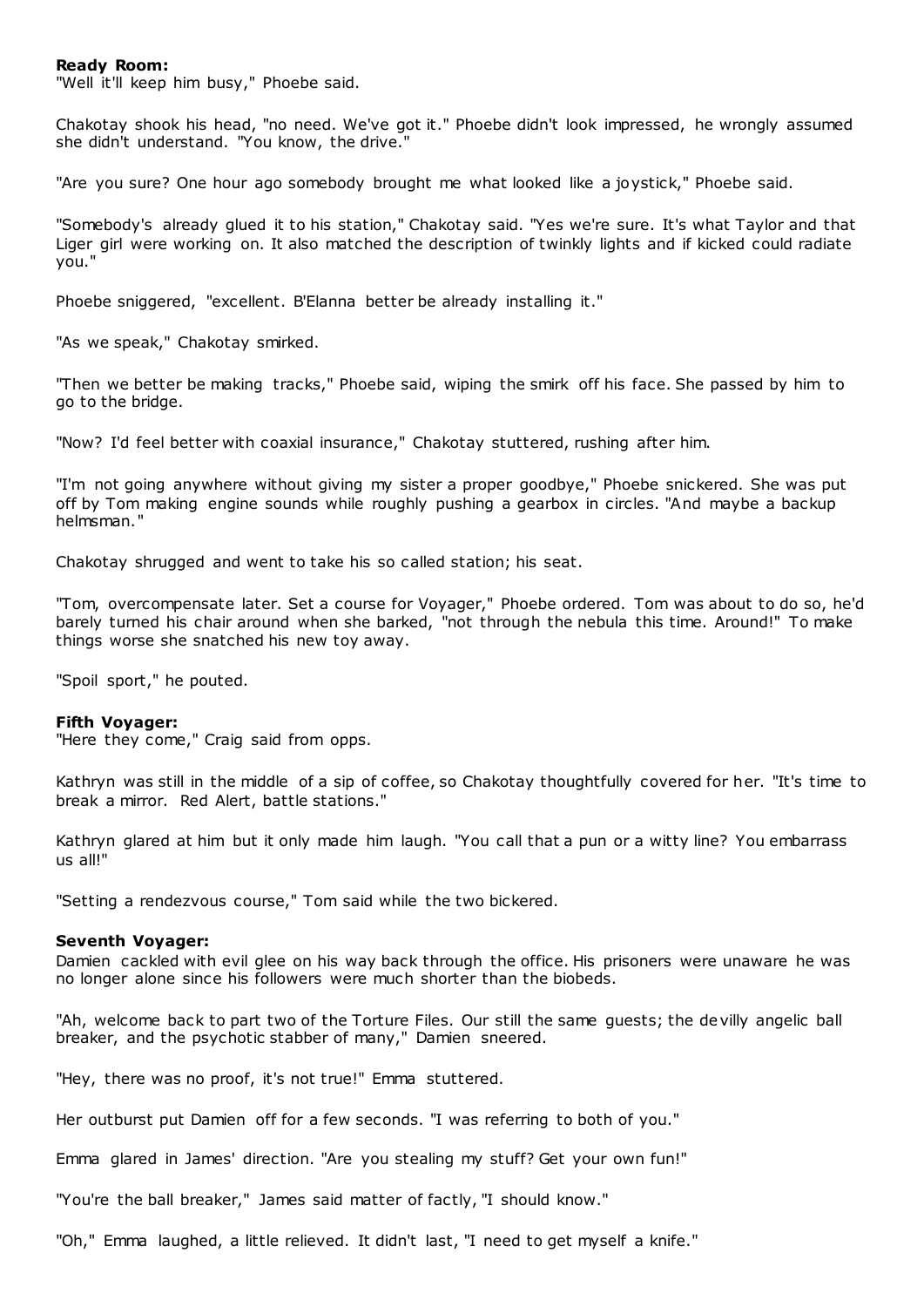James rolled his eyes, "get your own fun."

"Ahem!" Damien angrily barked at them. "The pain I've put you through is but mere tickles compared to what I have in store for you next." Emma giggled, once again putting him off briefly. "You will be slowly devoured, just like I was by creatures so terrifying you'll wish for the sweet relief of death. Only I won't give it to you. Not yet."

He turned and looked down to address what had followed him in. To Emma and James it looked like he was talking to himself.

"Okay, split up and go get them. Just leave them alive," he cackled. Nothing happened. He looked around nervously and gritted his teeth. "Don't you start with that now. We'll talk about it later."

James managed to sit up only slightly to see what he was talking to. He groaned and dropped back down to Emma's confusion. "Suddenly it all makes sense," he said.

"Yes, go get them!" Damien shouted gleefully. Still nothing happened, at least not immediately. Emma was joined on the biobed by a little fluffy creature with big ears. "Yes, yes, don't go for the throat just yet. Maybe start somewhere small and..." The creature started to lick her hand. "No, no!"

Movement to the right of James caught his eye. He looked over to see two rabbits wander next to him, only to curl up and go to sleep in the bed's shade.

"That's it. Family meeting," Damien snapped, stomping off into the office. Despite his lack of success, a lot of the rabbits did follow him.

Emma batted the rabbit with her away, it merely hopped off onto the tray. "What's the matter with that guy?"

James was about to answer when Damien started shouting again, "I don't care, you've embarrassed me in front of my mortal enemies! You don't take that tone with me... No, Fuffle get off, Cuddles can do so much better than you."

Emma and James couldn't help but laugh, and it was nowhere near over. "Who pooped in my corn flakes?" Damien cried.

"I was trying to think of a plan to get outta here, but this is fun," Emma sniggered.

The ship trembled a couple of times, prompting the red alert. "That'll do," James said as he lifted his arms out of the restraints as if they weren't there.

"Hey, why didn't you do that before?" Emma asked.

James got up to pry the restraints of her next. "I did," he said.

"Yeah right," Emma smirked. Her first thing to do when she was free was raid the equipment tray. "Hehe, this'll be good payback."

"You mean for Damien Junior there, don't you?" James said uneasily.

Emma smiled innocently. "Sure," she sweetly replied.

"Ah ha!" Damien laughed on entry, pointing a phaser toward them. "You think you can escape from me?"

"No, this show desperately needs a piss break or two," Emma said.

Damien pretended to laugh. "Learning from the best I see." Emma pulled a disgusted face. James only frowned. "One anything and you're both dead. I've had my fun."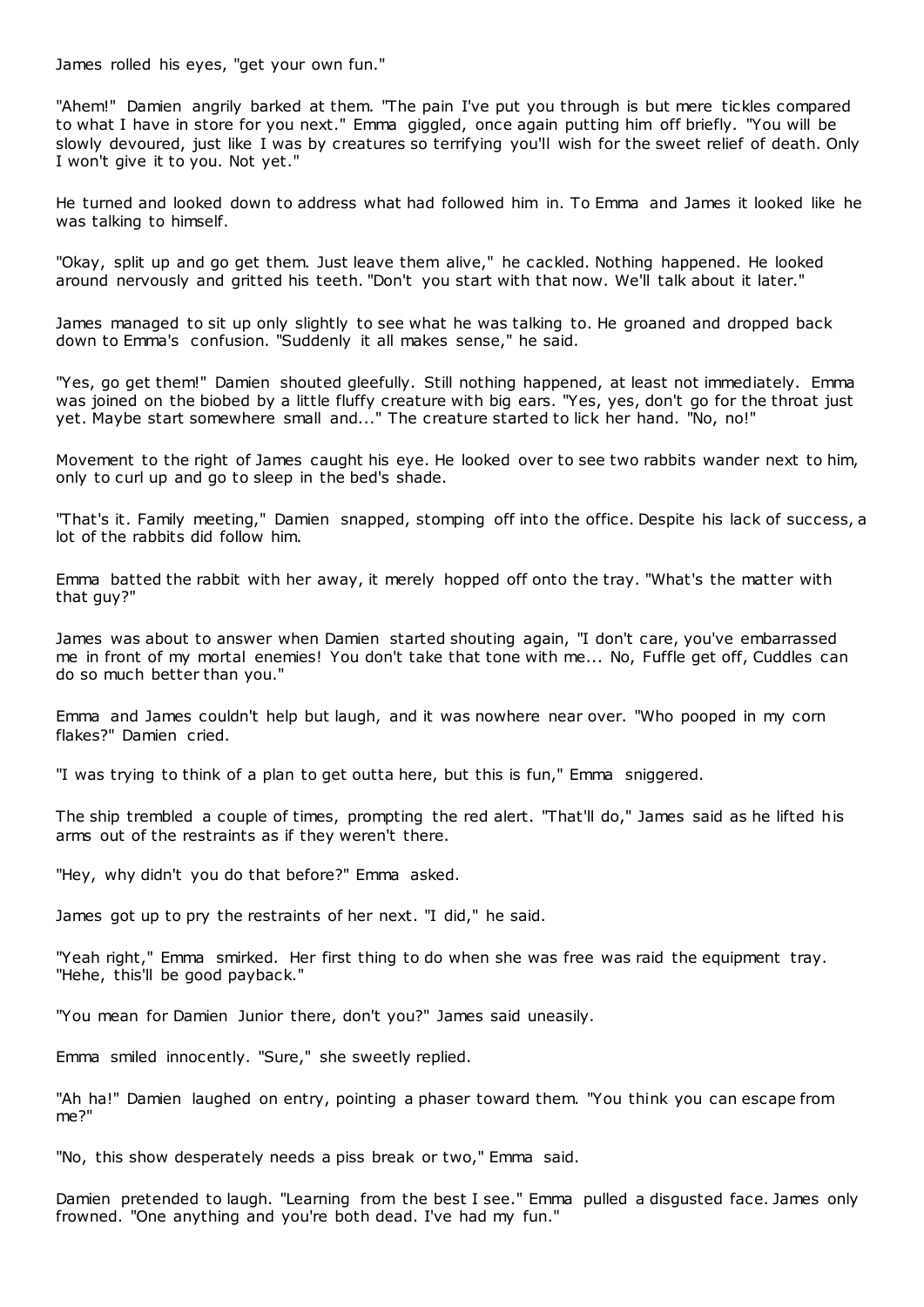Another hit to the ship shook him and them off balance. Damien hit the ground, losing the phaser from his grasp. Emma also lost a few of her tools and hypos.

"Aaaw," she moaned, hurrying to grab the ones in arms reach.

James rushed over as Damien scrambled on his hands and knees to get his phaser back. James stamped on the arm reaching for it. "Don't try it."

"You..." Damien spat through the pain, "I'll get you yet."

Emma ran over with what looked a deadlier pizza cutter and a hypo. She was a little too late, James punched Damien to the ground and unconscious as soon as she got there.

"Aaaw, you don't let me have any fun," Emma whined.

"Sure I do," James said in protest. Emma glared anyway. "I've got a shuttle to steal, you make sure he doesn't alert anyone. Okay?"

Emma giggled, "now you're talking."

Meanwhile on the bridge, the Seventh crew were having difficulty clinging onto their stations. Phoebe kept a keen angry eye on the other Voyager on the screen, her fingers clawing into the armrests.

"What are you waiting for? Where are those reflecting shields, the cloak?" she spat.

Harry sobbed over his newly on fire station. Anyone nearby quickly moved away.

"You lot, useless to the end," Phoebe snarled as she launched out of the captain's chair, straight for the helm. Tom braced himself for a beating, only to be shoved out of his chair and replaced by her. "That coaxial drive better not be in backwards like that new torpedo launcher."

Chakotay and Tuvok exchanged nervous glances.

"Captain," the regular Tom said nervously, "their engines are powering up, and I don't mean the warp drive."

Kathryn swung around towards Tuvok. "Shields status?"

"Ten percent, Captain," he replied.

"Ugh," Kathryn groaned impatiently. "Keep firing. Follow them."

Tom laughed but instantly regretted it, "I'm not that good."

"Nobody said anything of the sort," Chakotay muttered.

Kathryn smirked, "Tuvok, aim a torpedo in front of their port bow, detonate it when in range."

"Yes Captain," Tuvok said.

#### **Seventh Voyager:**

Phoebe saw something fly by her nose, she quickly swerved the ship to one side to avoid it, taking them back towards the nebula.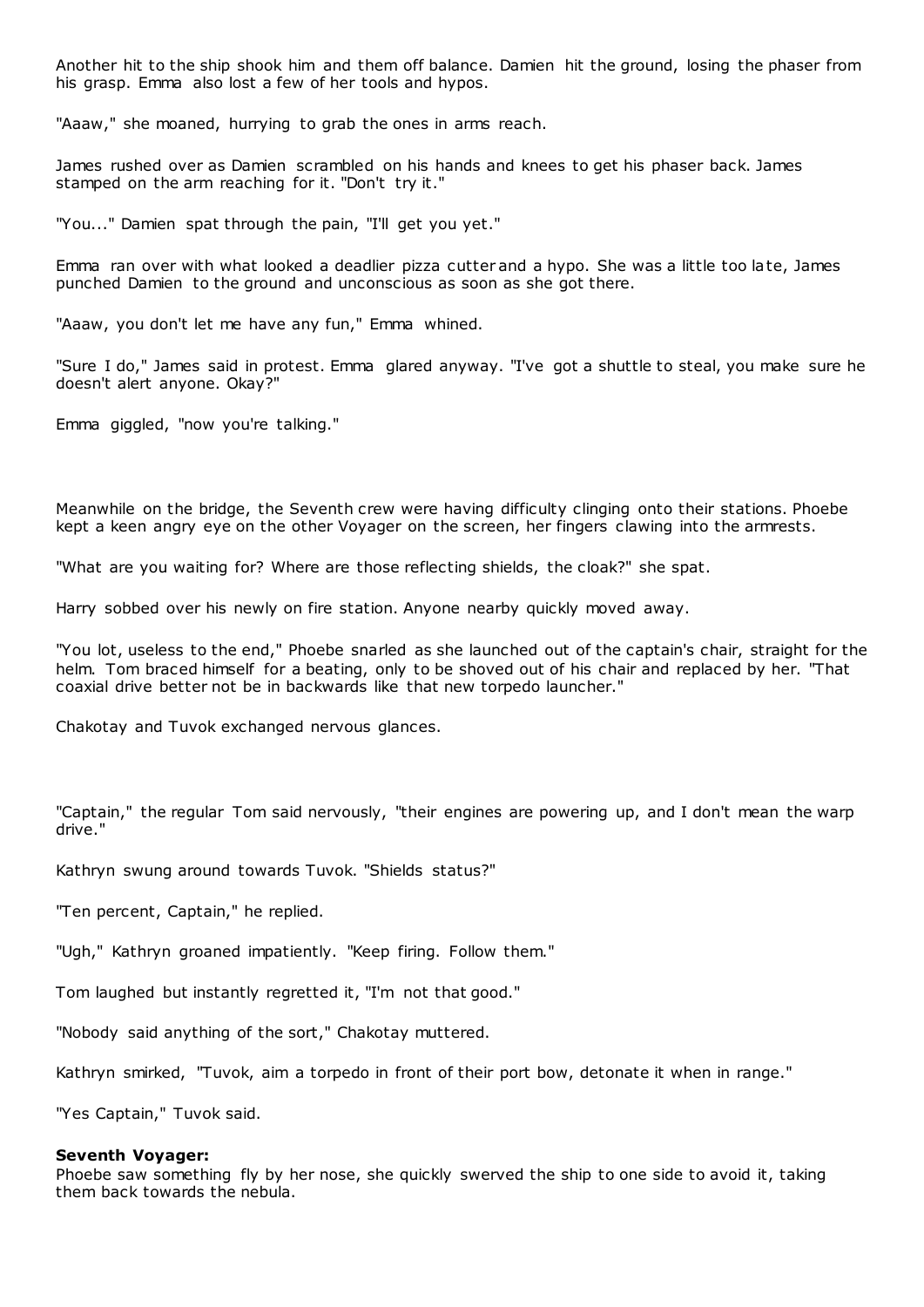"Women drivers," Tom smugly said to Chakotay. He was too distracted by the fluctuating nebula ahead of them to care. He also didn't notice when a tricorder flew into Tom's face, knocking him out.

"Uh, what's that?" he asked, pointing at the darkening shade of red.

Phoebe looked up, just in time for the bow of the Z5 to emerge from the clouds. "Oh for..." she quickly changed course again, the ship shook multiple times, setting a few stations on fire.

"Shields are down," Tuvok reported.

## **Fifth Voyager:**

Craig sighed in relief, "transporter room's got them."

Kathryn smiled. "Curiosity killed the copycat."

"What?" everyone said in unison.

Kathryn's anger threatened to boil off. "Destroy it, sheesh!"

Seventh Voyager dodged another torpedo hit, only just. Their new extra warp drives slapped on half hazardly to the top of the ship powered red. They were about to move away when a phaser blast flicked one of them straight off the hull, knocking the ship into a frenzied spin.

Another torpedo hit this time, right into the belly of the ship. Its hull started to buckle.

"Set a course out of here," Kathryn ordered.

Tom hurriedly tapped away at the helm, "you don't have to tell me once."

"Craig, tractor beam on the Delilicious Z5," Kathryn said on route to her chair.

"Yup," was all Craig could say as he tried not to laugh.

Voyager swerved to the right, taking the limping Z5 with them. Seventh Voyager broke in on itself, creating a massive shockwave that could even be seen spreading out on the other side of the nebula where the F9 was left abandoned and adrift.

It was soon joined by Voyager and the Z5, they all got barely rocked by what was left of Seventh's wake.

*Captain's Log... 54 er, line?*

*"54252.7," Chakotay's voice said.*

*Right, what he said. Seventh Voyager has finally been dealt with. Unfortunately they took the coaxial drive and yet another chance of getting home with it. At the very least we have retrieved the Ligers' prototype ship, so they're happy for now. The Doctor and some volunteers are working on reviving its crew. The member they've labelled as a traitor's pod is empty, so we've assumed the best, or is it worst?*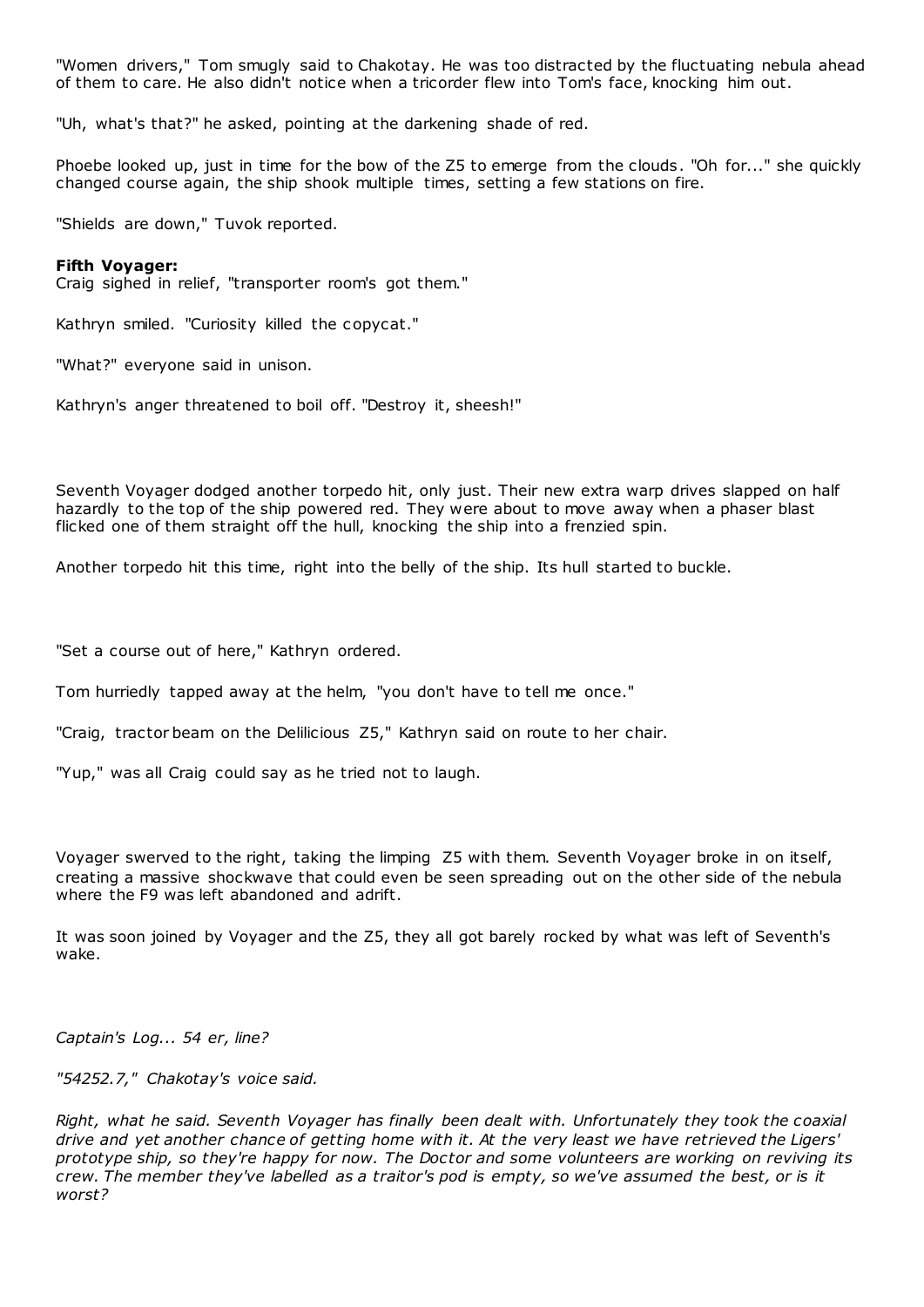*In other news, the Deliquescent fleet have reported they won't be joining us for some time. Even with the death of their so called leader, the Sixes remain an active thorn in the Ligers' side. Despite that, Lilly insists that the Z5 and the F9, which is actually red and blue, can you believe it? I would insist it was just red as well, uck! Ahem, that they stay with us, probably until they're both repaired. Ungrateful snot.*

Jessie entered the Mess Hall to head straight for the replic ator and out again. Only she was stopped halfway when she spotted Scot and Lilly arguing at a nearby table next to the window. A couple more tables away sat James on his own, barely touching his food. She could hear what they were saying, so she assumed he could as well.

"Scot, I said you can go," Lilly snapped.

"No, I think we should work this out," Scot pleaded.

"There's nothing to work out, this isn't the time," Lilly said.

"Look, I don't know how many times I have to apologise to you. What do I have to do to get my best friend back?" Scot asked.

"Nothing, you embarrassed me in front of everyone. I can't accept any apologies," Lilly replied. "We are no longer friends. I know what you want now, you creep."

Scot's voice broke, "but... that's not true. I don't care how, I just want you in my life."

Lilly scoffed, "oh, so being my friend is enough for you now? Lucky me. Get lost," she spat. She stomped off, leaving him looking like Neelix reading a recipe book.

Jessie carried her tray over towards James' looking reluctant. Since she was taking her sweet time about it, Scot noticed her and approached.

"Why, she won't listen to me. You're a girl, what would you want me to do?" Scot said.

Jessie repressed a slap or two, only by thinking she wasn't any bett er. "Look, she doesn't owe you a sodding thing," she tried to say gently but it came out as a snap. "She was your friend, she trusted you. You're making it worse, reminding her of it everytime you pester her."

"But," Scot protested.

Jessie wasn't finished, he could tell by her narrowing eyes. "Leave her alone. It's up to her whether or not you can be friends again. Grow a pair and cry in the bed you made."

"Wow," Scot tried to say cheekily, but it came out flat. "Okay, thanks." He wandered off while he was still in one piece.

"Yeah," Jessie sighed, opting to sit at a different table on her own.

James noticed her in the corner of his eye. He picked up his nearly full plate to go over to her. "Sorry, can I join you?"

"Sorry? Yeah, sure, if you want," Jessie stuttered, looking a little flummoxed.

James sat down with a relieved smile. "I've been thinking about what you said. About Tani, I mean."

"Oh?" Jessie said with a cringe.

"It didn't feel right comparing, in anyway. What Tani did, what Simon did. I didn't want to think it was the same or I'm playing down what you went through. It couldn't be worse, that's insulting and then I